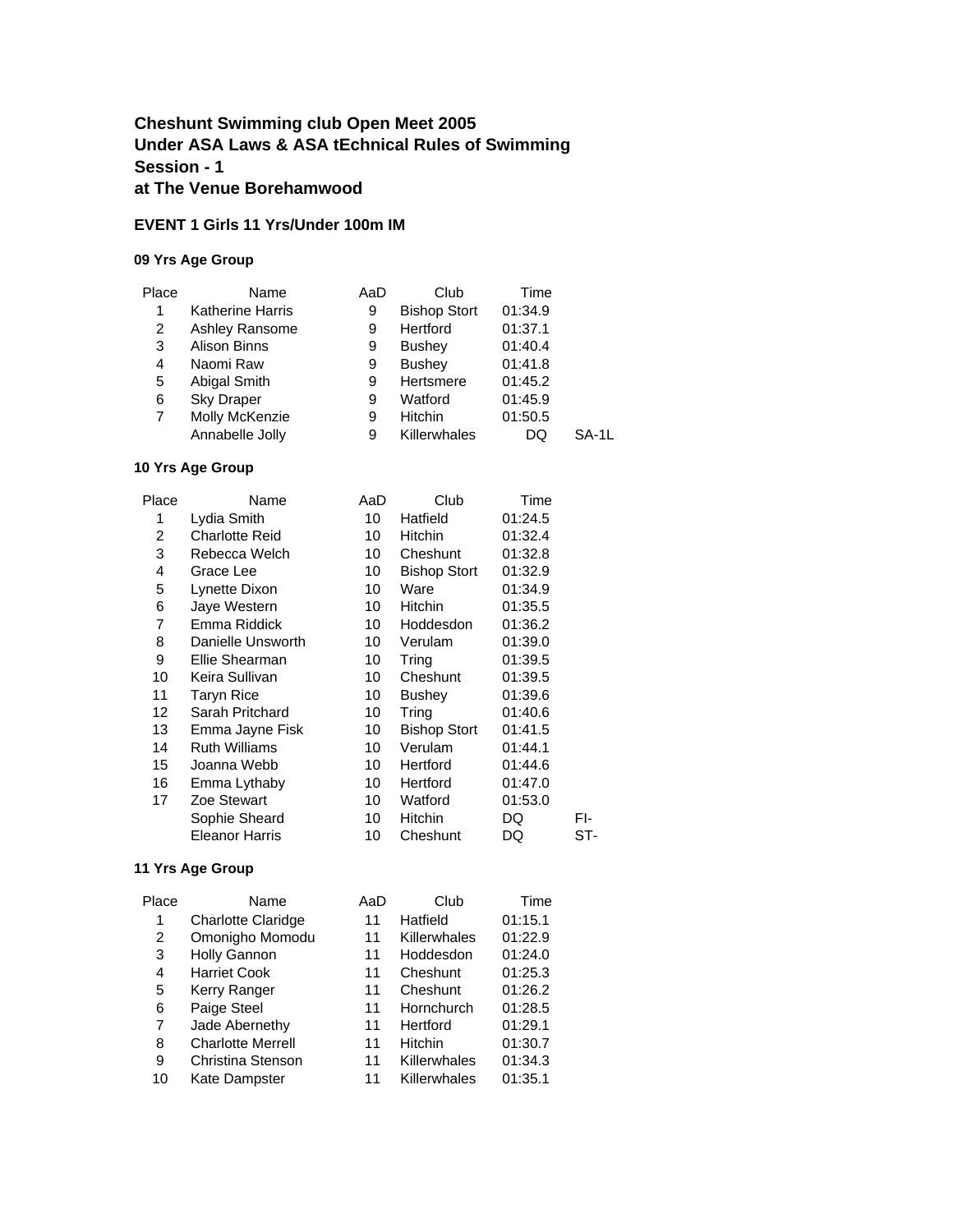| 11 | Heather Wilson          | 11 | Killerwhales        | 01:36.2 |        |
|----|-------------------------|----|---------------------|---------|--------|
| 12 | <b>Christina Harris</b> | 11 | <b>Bishop Stort</b> | 01:36.9 |        |
| 13 | <b>Molly Scott</b>      | 11 | Killerwhales        | 01:37.7 |        |
| 14 | <b>Heather Tysoe</b>    | 11 | Watford             | 01:39.8 |        |
| 15 | Megan Davis             | 11 | Watford             | 01:40.9 |        |
| 16 | <b>Grace Coventry</b>   | 11 | Stevenage           | 01:41.0 |        |
| 17 | Georgia Beadel          | 11 | Killerwhales        | 01:42.3 |        |
| 18 | Amy Stewart             | 11 | Watford             | 01:43.7 |        |
| 19 | Alexandra Duric         | 11 | <b>Hitchin</b>      | 01:45.9 |        |
|    | <b>Katie Vickers</b>    | 11 | Cheshunt            | DQ      | SA-1L  |
|    | Sarah Harley            | 11 | <b>Barking</b>      | DQ      | $T-2L$ |
|    |                         |    |                     |         |        |

| Name                     | AaD                                                                                                                                                                                                                                                                                                                                                                                                                                 | Club                                                                                                                              | Time                                                                                                                                                                                                                                                                                                   |
|--------------------------|-------------------------------------------------------------------------------------------------------------------------------------------------------------------------------------------------------------------------------------------------------------------------------------------------------------------------------------------------------------------------------------------------------------------------------------|-----------------------------------------------------------------------------------------------------------------------------------|--------------------------------------------------------------------------------------------------------------------------------------------------------------------------------------------------------------------------------------------------------------------------------------------------------|
| Charlotte Claridge       | 11                                                                                                                                                                                                                                                                                                                                                                                                                                  | Hatfield                                                                                                                          | 01:15.1                                                                                                                                                                                                                                                                                                |
| Omonigho Momodu          | 11                                                                                                                                                                                                                                                                                                                                                                                                                                  | Killerwhales                                                                                                                      | 01:22.9                                                                                                                                                                                                                                                                                                |
| <b>Holly Gannon</b>      | 11                                                                                                                                                                                                                                                                                                                                                                                                                                  | Hoddesdon                                                                                                                         | 01:24.0                                                                                                                                                                                                                                                                                                |
| Lydia Smith              | 10                                                                                                                                                                                                                                                                                                                                                                                                                                  | Hatfield                                                                                                                          | 01:24.5                                                                                                                                                                                                                                                                                                |
| <b>Harriet Cook</b>      | 11                                                                                                                                                                                                                                                                                                                                                                                                                                  | Cheshunt                                                                                                                          | 01:25.3                                                                                                                                                                                                                                                                                                |
| Kerry Ranger             | 11                                                                                                                                                                                                                                                                                                                                                                                                                                  | Cheshunt                                                                                                                          | 01:26.2                                                                                                                                                                                                                                                                                                |
| Paige Steel              | 11                                                                                                                                                                                                                                                                                                                                                                                                                                  | Hornchurch                                                                                                                        | 01:28.5                                                                                                                                                                                                                                                                                                |
| Jade Abernethy           | 11                                                                                                                                                                                                                                                                                                                                                                                                                                  | Hertford                                                                                                                          | 01:29.1                                                                                                                                                                                                                                                                                                |
| <b>Charlotte Merrell</b> | 11                                                                                                                                                                                                                                                                                                                                                                                                                                  | Hitchin                                                                                                                           | 01:30.7                                                                                                                                                                                                                                                                                                |
| <b>Charlotte Reid</b>    | 10                                                                                                                                                                                                                                                                                                                                                                                                                                  | Hitchin                                                                                                                           | 01:32.4                                                                                                                                                                                                                                                                                                |
| Rebecca Welch            | 10                                                                                                                                                                                                                                                                                                                                                                                                                                  | Cheshunt                                                                                                                          | 01:32.8                                                                                                                                                                                                                                                                                                |
| Grace Lee                | 10                                                                                                                                                                                                                                                                                                                                                                                                                                  | <b>Bishop Stort</b>                                                                                                               | 01:32.9                                                                                                                                                                                                                                                                                                |
| Christina Stenson        |                                                                                                                                                                                                                                                                                                                                                                                                                                     |                                                                                                                                   | 01:34.3                                                                                                                                                                                                                                                                                                |
| Lynette Dixon            | 10                                                                                                                                                                                                                                                                                                                                                                                                                                  | Ware                                                                                                                              | 01:34.9                                                                                                                                                                                                                                                                                                |
| <b>Katherine Harris</b>  | 9                                                                                                                                                                                                                                                                                                                                                                                                                                   | <b>Bishop Stort</b>                                                                                                               | 01:34.9                                                                                                                                                                                                                                                                                                |
| Kate Dampster            | 11                                                                                                                                                                                                                                                                                                                                                                                                                                  | Killerwhales                                                                                                                      | 01:35.1                                                                                                                                                                                                                                                                                                |
| Jaye Western             |                                                                                                                                                                                                                                                                                                                                                                                                                                     | Hitchin                                                                                                                           | 01:35.5                                                                                                                                                                                                                                                                                                |
|                          | 10                                                                                                                                                                                                                                                                                                                                                                                                                                  | Hoddesdon                                                                                                                         | 01:36.2                                                                                                                                                                                                                                                                                                |
| <b>Heather Wilson</b>    | 11                                                                                                                                                                                                                                                                                                                                                                                                                                  | Killerwhales                                                                                                                      | 01:36.2                                                                                                                                                                                                                                                                                                |
| <b>Christina Harris</b>  |                                                                                                                                                                                                                                                                                                                                                                                                                                     |                                                                                                                                   | 01:36.9                                                                                                                                                                                                                                                                                                |
|                          |                                                                                                                                                                                                                                                                                                                                                                                                                                     |                                                                                                                                   | 01:37.1                                                                                                                                                                                                                                                                                                |
|                          |                                                                                                                                                                                                                                                                                                                                                                                                                                     | Killerwhales                                                                                                                      | 01:37.7                                                                                                                                                                                                                                                                                                |
|                          |                                                                                                                                                                                                                                                                                                                                                                                                                                     |                                                                                                                                   | 01:39.0                                                                                                                                                                                                                                                                                                |
|                          | 10                                                                                                                                                                                                                                                                                                                                                                                                                                  |                                                                                                                                   | 01:39.5                                                                                                                                                                                                                                                                                                |
|                          |                                                                                                                                                                                                                                                                                                                                                                                                                                     |                                                                                                                                   | 01:39.5                                                                                                                                                                                                                                                                                                |
|                          |                                                                                                                                                                                                                                                                                                                                                                                                                                     |                                                                                                                                   | 01:39.6                                                                                                                                                                                                                                                                                                |
|                          |                                                                                                                                                                                                                                                                                                                                                                                                                                     |                                                                                                                                   | 01:39.8                                                                                                                                                                                                                                                                                                |
|                          |                                                                                                                                                                                                                                                                                                                                                                                                                                     |                                                                                                                                   | 01:40.4                                                                                                                                                                                                                                                                                                |
|                          |                                                                                                                                                                                                                                                                                                                                                                                                                                     |                                                                                                                                   | 01:40.6                                                                                                                                                                                                                                                                                                |
|                          |                                                                                                                                                                                                                                                                                                                                                                                                                                     |                                                                                                                                   | 01:40.9                                                                                                                                                                                                                                                                                                |
|                          |                                                                                                                                                                                                                                                                                                                                                                                                                                     |                                                                                                                                   | 01:41.0                                                                                                                                                                                                                                                                                                |
|                          |                                                                                                                                                                                                                                                                                                                                                                                                                                     |                                                                                                                                   | 01:41.5                                                                                                                                                                                                                                                                                                |
|                          |                                                                                                                                                                                                                                                                                                                                                                                                                                     |                                                                                                                                   | 01:41.8                                                                                                                                                                                                                                                                                                |
|                          |                                                                                                                                                                                                                                                                                                                                                                                                                                     |                                                                                                                                   | 01:42.3                                                                                                                                                                                                                                                                                                |
|                          |                                                                                                                                                                                                                                                                                                                                                                                                                                     |                                                                                                                                   | 01:43.7                                                                                                                                                                                                                                                                                                |
|                          |                                                                                                                                                                                                                                                                                                                                                                                                                                     |                                                                                                                                   | 01:44.1                                                                                                                                                                                                                                                                                                |
|                          |                                                                                                                                                                                                                                                                                                                                                                                                                                     |                                                                                                                                   | 01:44.6                                                                                                                                                                                                                                                                                                |
|                          |                                                                                                                                                                                                                                                                                                                                                                                                                                     |                                                                                                                                   | 01:45.2                                                                                                                                                                                                                                                                                                |
|                          |                                                                                                                                                                                                                                                                                                                                                                                                                                     |                                                                                                                                   | 01:45.9                                                                                                                                                                                                                                                                                                |
|                          |                                                                                                                                                                                                                                                                                                                                                                                                                                     |                                                                                                                                   | 01:45.9                                                                                                                                                                                                                                                                                                |
|                          |                                                                                                                                                                                                                                                                                                                                                                                                                                     |                                                                                                                                   | 01:47.0                                                                                                                                                                                                                                                                                                |
|                          | Emma Riddick<br>Ashley Ransome<br><b>Molly Scott</b><br>Danielle Unsworth<br>Ellie Shearman<br>Keira Sullivan<br><b>Taryn Rice</b><br><b>Heather Tysoe</b><br><b>Alison Binns</b><br>Sarah Pritchard<br>Megan Davis<br><b>Grace Coventry</b><br>Emma Jayne Fisk<br>Naomi Raw<br>Georgia Beadel<br>Amy Stewart<br><b>Ruth Williams</b><br>Joanna Webb<br><b>Abigal Smith</b><br><b>Sky Draper</b><br>Alexandra Duric<br>Emma Lythaby | 11<br>10<br>11<br>9<br>11<br>10<br>10<br>10<br>11<br>9<br>10<br>11<br>11<br>10<br>9<br>11<br>11<br>10<br>10<br>9<br>9<br>11<br>10 | Killerwhales<br><b>Bishop Stort</b><br>Hertford<br>Verulam<br>Tring<br>Cheshunt<br><b>Bushey</b><br>Watford<br><b>Bushey</b><br>Tring<br>Watford<br>Stevenage<br><b>Bishop Stort</b><br><b>Bushey</b><br>Killerwhales<br>Watford<br>Verulam<br>Hertford<br>Hertsmere<br>Watford<br>Hitchin<br>Hertford |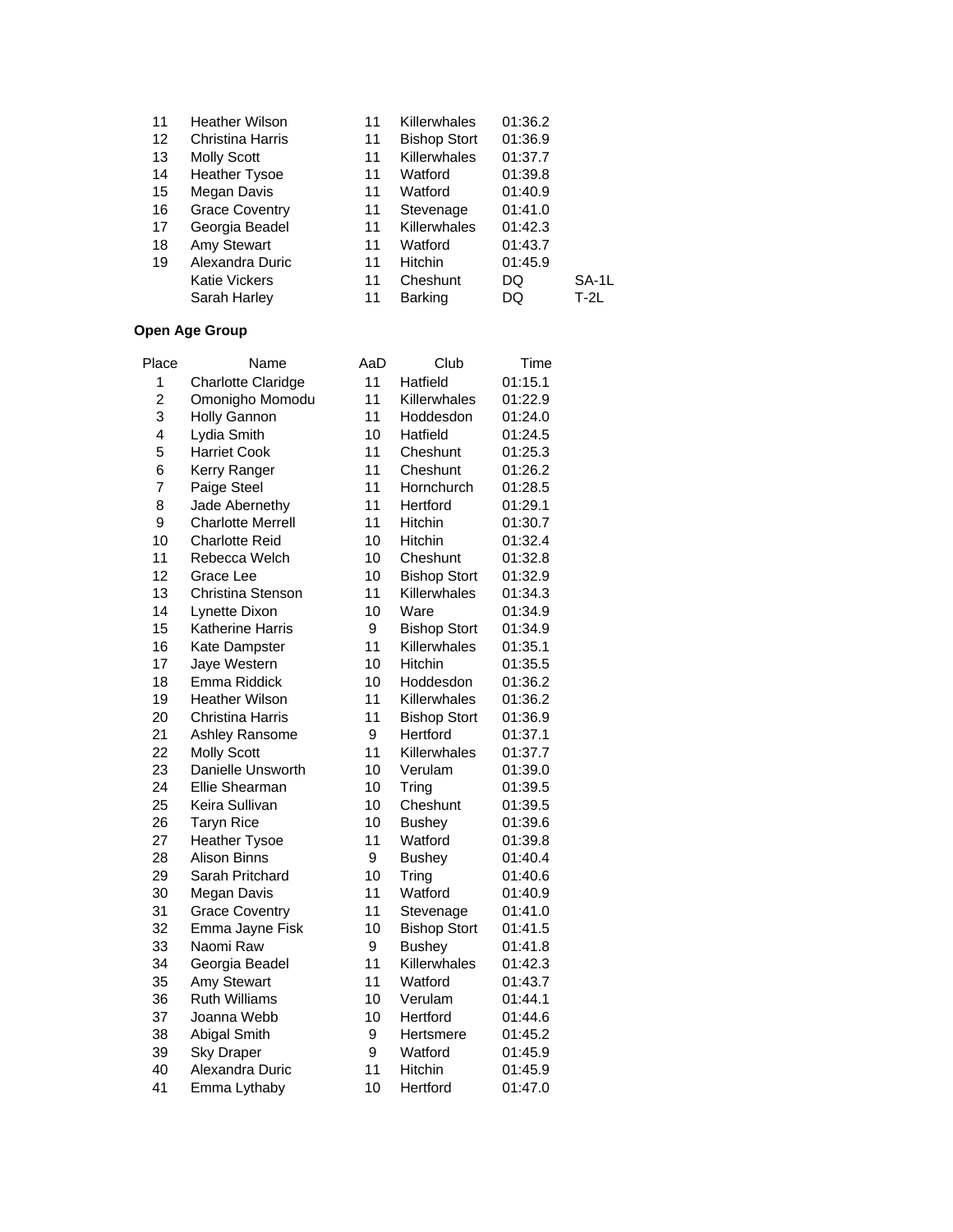| 42 | Molly McKenzie        | 9  | <b>Hitchin</b> | 01:50.5 |       |
|----|-----------------------|----|----------------|---------|-------|
| 43 | Zoe Stewart           | 10 | Watford        | 01:53.0 |       |
| 44 | Annabelle Jolly       | 9  | Killerwhales   | DQ      | SA-1L |
| 45 | Sophie Sheard         | 10 | Hitchin        | DQ      | FI-   |
| 46 | <b>Eleanor Harris</b> | 10 | Cheshunt       | DQ      | ST-   |
| 47 | <b>Katie Vickers</b>  | 11 | Cheshunt       | DQ      | SA-1L |
| 48 | Sarah Harley          | 11 | <b>Barking</b> | DQ      | T-2L  |

# **EVENT 2 Boys 11 Yrs/Under 100m IM**

#### **09 Yrs Age Group**

| Place | Name                     | AaD | Club           | Time    |       |
|-------|--------------------------|-----|----------------|---------|-------|
| 1     | George Lavallin          | 9   | Mid Beds       | 01:27.0 |       |
| 2     | Luke Jones               | 9   | Hertsmere      | 01:38.4 |       |
| 3     | <b>Matthew Williams</b>  | 9   | Cheshunt       | 01:45.5 |       |
| 4     | Sam Ditchfield           | 9   | Hertford       | 01:46.8 |       |
| 5     | <b>Christopher Evans</b> | 9   | Hatfield       | 01:50.1 |       |
| 6     | Luke Ames                | 9   | Watford        | 01:50.9 |       |
| 7     | Matthew Spraggett        | 9   | Cheshunt       | 01:54.7 |       |
|       | George Goldrick          | 9   | <b>Barking</b> | DQ      | SL-1L |
|       | Jamie Scott              | 9   | <b>Bushey</b>  | DQ      | ST-   |

## **10 Yrs Age Group**

| Place | Name                | AaD | Club       | Time    |     |
|-------|---------------------|-----|------------|---------|-----|
| 1     | Joel Knight         | 10  | Hatfield   | 01:24.3 |     |
| 2     | Andrew Whitbread    | 10  | Teddington | 01:37.2 |     |
| 3     | Jack Spence         | 10  | Watford    | 01:37.4 |     |
| 4     | <b>Blair Davies</b> | 10  | Tring      | 01:37.8 |     |
| 5     | James Duke-Smith    | 10  | Cheshunt   | 01:44.1 |     |
| 6     | <b>Graham Tate</b>  | 10  | Cheshunt   | 01:46.1 |     |
|       | James Lawrence      | 10  | Hertsmere  | DO.     | ST- |

| Place | Name                  | AaD | Club           | Time    |
|-------|-----------------------|-----|----------------|---------|
| 1     | Ricky Jones           | 11  | Hertsmere      | 01:16.9 |
| 2     | Jake Robinson         | 11  | Stevenage      | 01:19.8 |
| 3     | Tom Webb              | 11  | Killerwhales   | 01:24.7 |
| 4     | <b>Robert Evans</b>   | 11  | Hatfield       | 01:24.8 |
| 5     | James Devine          | 11  | Verulam        | 01:24.9 |
| 6     | Jay Munkley           | 11  | Hertsmere      | 01:26.4 |
| 7     | George Farrell        | 11  | Hatfield       | 01:29.1 |
| 8     | Cameron Jones         | 11  | Romford Town   | 01:29.2 |
| 9     | Jed Ardren            | 11  | Hoddesdon      | 01:29.5 |
| 10    | <b>Matthew Harris</b> | 11  | Cheshunt       | 01:29.9 |
| 11    | Adam Edwards          | 11  | Hornchurch     | 01:31.3 |
| 12    | Mark Sleigh           | 11  | <b>Barking</b> | 01:31.6 |
| 13    | <b>Toby Andrews</b>   | 11  | Killerwhales   | 01:31.9 |
| 14    | <b>Fraser Chivers</b> | 11  | <b>Hitchin</b> | 01:32.9 |
| 15    | Danny Buckley         | 11  | Stevenage      | 01:34.0 |
| 16    | Tom Skingsley         | 11  | Killerwhales   | 01:34.5 |
| 17    | Sam Sparks            | 11  | Killerwhales   | 01:34.9 |
| 18    | Miran Shah            | 11  | Hertsmere      | 01:35.5 |
|       |                       |     |                |         |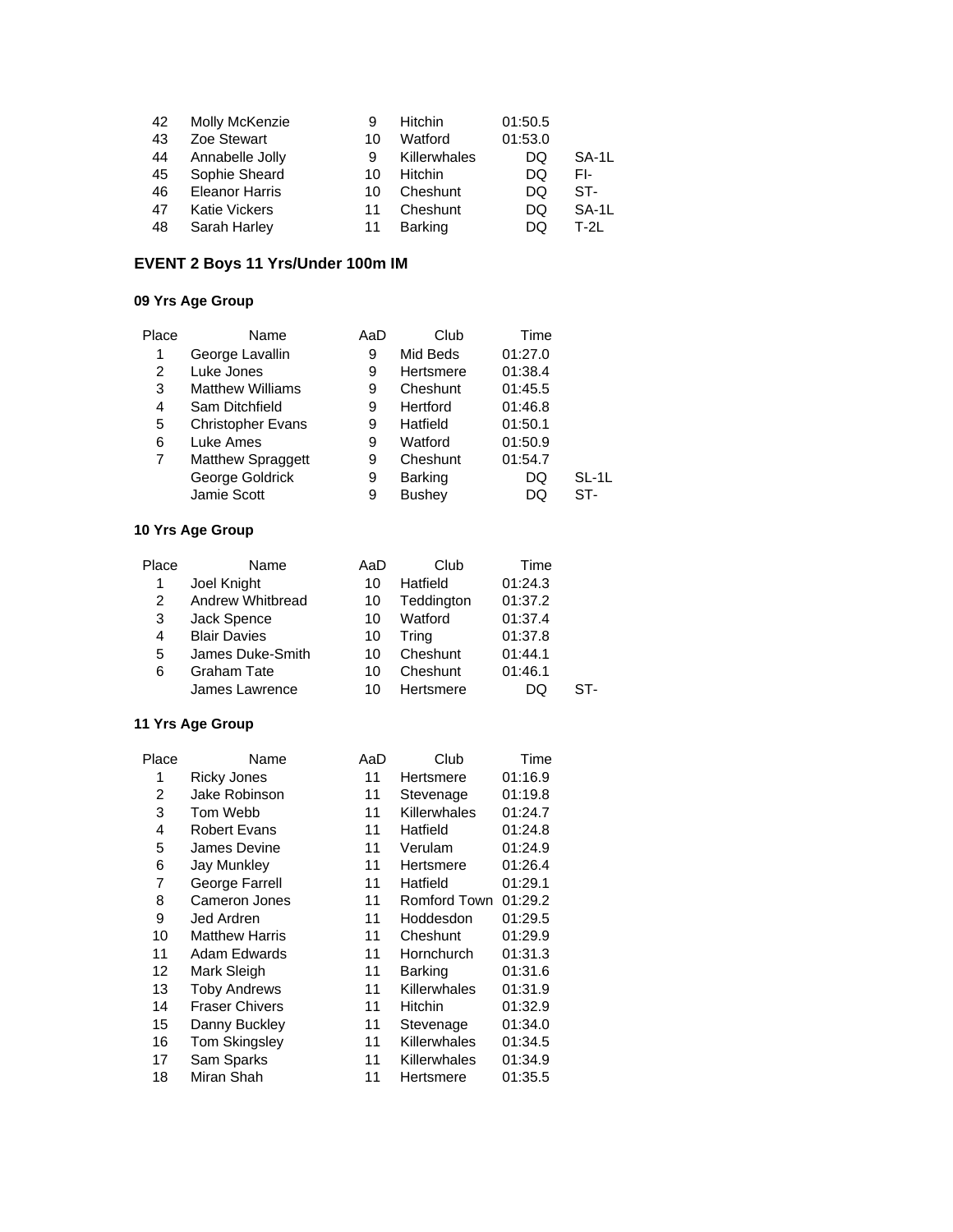| 19 | Aaron Fletcher            | 11 | Cheshunt            | 01:36.5    |
|----|---------------------------|----|---------------------|------------|
| 20 | <b>Tristan Clapp</b>      | 11 | <b>Bishop Stort</b> | 01:39.8    |
| 21 | Alexander Spraggett       | 11 | Cheshunt            | 01:41.4    |
|    | <b>Mitchell Doubleday</b> | 11 | Cheshunt            | DNC        |
|    | Jordan Santos             | 11 | Cheshunt            | <b>DNF</b> |

# **Open Age Group**

| Place          | Name                     | AaD | Club                | Time       |       |
|----------------|--------------------------|-----|---------------------|------------|-------|
| 1              | <b>Ricky Jones</b>       | 11  | Hertsmere           | 01:16.9    |       |
| $\overline{c}$ | Jake Robinson            | 11  | Stevenage           | 01:19.8    |       |
| 3              | Joel Knight              | 10  | Hatfield            | 01:24.3    |       |
| 4              | Tom Webb                 | 11  | Killerwhales        | 01:24.7    |       |
| 5              | <b>Robert Evans</b>      | 11  | Hatfield            | 01:24.8    |       |
| 6              | James Devine             | 11  | Verulam             | 01:24.9    |       |
| 7              | <b>Jay Munkley</b>       | 11  | Hertsmere           | 01:26.4    |       |
| 8              | George Lavallin          | 9   | Mid Beds            | 01:27.0    |       |
| 9              | George Farrell           | 11  | Hatfield            | 01:29.1    |       |
| 10             | Cameron Jones            | 11  | Romford Town        | 01:29.2    |       |
| 11             | Jed Ardren               | 11  | Hoddesdon           | 01:29.5    |       |
| 12             | <b>Matthew Harris</b>    | 11  | Cheshunt            | 01:29.9    |       |
| 13             | Adam Edwards             | 11  | Hornchurch          | 01:31.3    |       |
| 14             | Mark Sleigh              | 11  | Barking             | 01:31.6    |       |
| 15             | <b>Toby Andrews</b>      | 11  | Killerwhales        | 01:31.9    |       |
| 16             | <b>Fraser Chivers</b>    | 11  | <b>Hitchin</b>      | 01:32.9    |       |
| 17             | Danny Buckley            | 11  | Stevenage           | 01:34.0    |       |
| 18             | <b>Tom Skingsley</b>     | 11  | Killerwhales        | 01:34.5    |       |
| 19             | Sam Sparks               | 11  | Killerwhales        | 01:34.9    |       |
| 20             | Miran Shah               | 11  | Hertsmere           | 01:35.5    |       |
| 21             | Aaron Fletcher           | 11  | Cheshunt            | 01:36.5    |       |
| 22             | Andrew Whitbread         | 10  | Teddington          | 01:37.2    |       |
| 23             | Jack Spence              | 10  | Watford             | 01:37.4    |       |
| 24             | <b>Blair Davies</b>      | 10  | Tring               | 01:37.8    |       |
| 25             | Luke Jones               | 9   | Hertsmere           | 01:38.4    |       |
| 26             | <b>Tristan Clapp</b>     | 11  | <b>Bishop Stort</b> | 01:39.8    |       |
| 27             | Alexander Spraggett      | 11  | Cheshunt            | 01:41.4    |       |
| 28             | James Duke-Smith         | 10  | Cheshunt            | 01:44.1    |       |
| 29             | <b>Matthew Williams</b>  | 9   | Cheshunt            | 01:45.5    |       |
| 30             | <b>Graham Tate</b>       | 10  | Cheshunt            | 01:46.1    |       |
| 31             | Sam Ditchfield           | 9   | Hertford            | 01:46.8    |       |
| 32             | <b>Christopher Evans</b> | 9   | Hatfield            | 01:50.1    |       |
| 33             | Luke Ames                | 9   | Watford             | 01:50.9    |       |
| 34             | Matthew Spraggett        | 9   | Cheshunt            | 01:54.7    |       |
| 35             | Mitchell Doubleday       | 11  | Cheshunt            | <b>DNC</b> |       |
| 36             | Jordan Santos            | 11  | Cheshunt            | <b>DNF</b> |       |
| 37             | George Goldrick          | 9   | Barking             | DQ         | SL-1L |
| 38             | Jamie Scott              | 9   | <b>Bushey</b>       | DQ         | ST-   |
| 39             | James Lawrence           | 10  | Hertsmere           | DQ         | ST-   |

# **Event 3 Girls 12 Yrs/Over 100m Butterfly**

| Place | Name           | AaD | Club        | Time    |
|-------|----------------|-----|-------------|---------|
|       | Sarah Swindell |     | 12 Hatfield | 01:16.7 |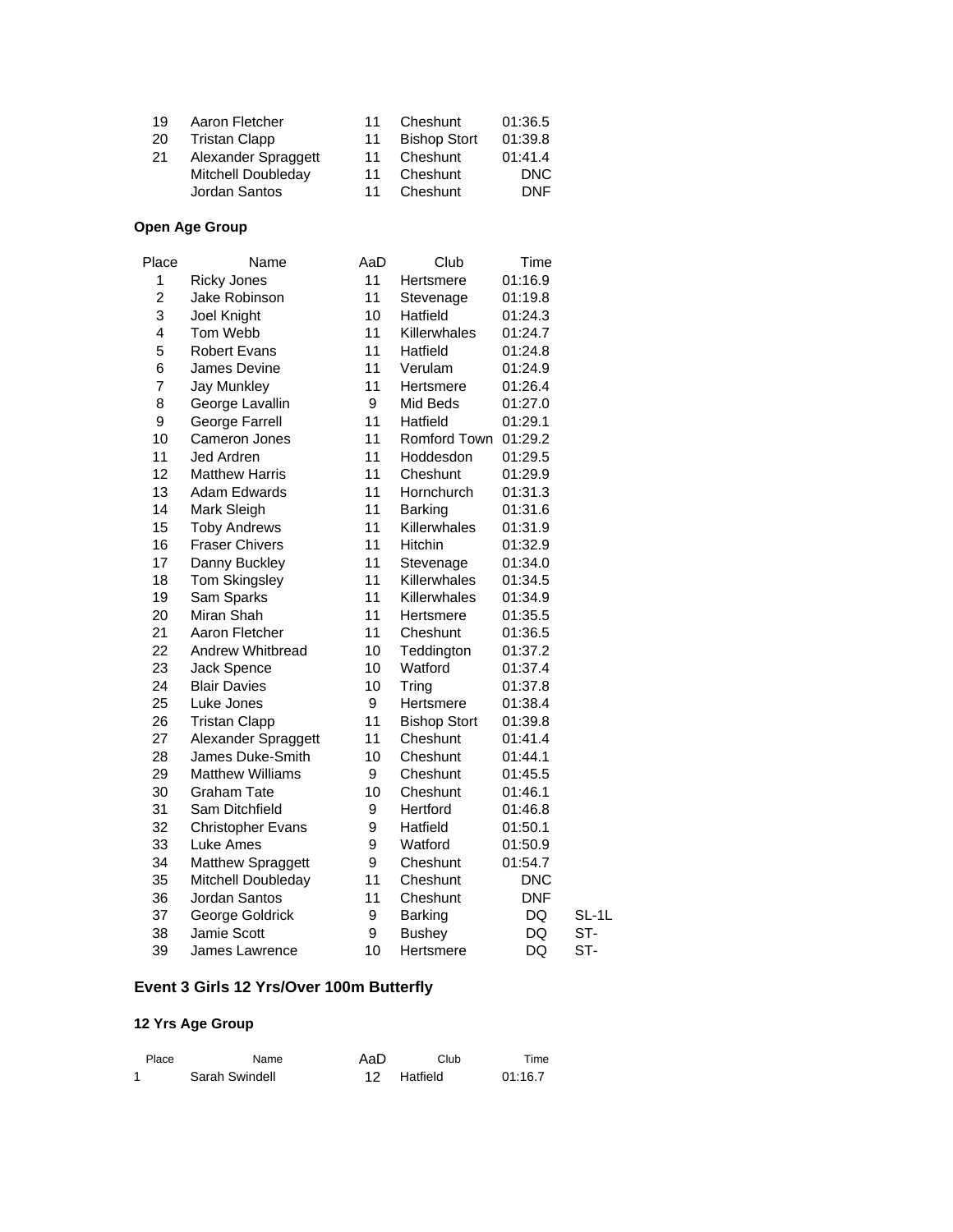| Abigail Lavallin        | 12.             | Mid Beds            | 01:19.7 |       |
|-------------------------|-----------------|---------------------|---------|-------|
| Saffron Ardern          | 12              | Hoddesdon           | 01:20.7 |       |
| Nina Wiseman            | 12              | <b>Bishop Stort</b> | 01:24.4 |       |
| Molly Rolls             | 12              | Hatfield            | 01:25.6 |       |
| Kimberley Sharp         | 12              | Tring               | 01:25.7 |       |
| Georgia Shaw            | 12.             | <b>Killerwhales</b> | 01:26.8 |       |
| Maddi Pearson           | 12.             | Hertford            | 01:29.9 |       |
| Ashleigh Cattle         | 12              | Hatfield            | 01:30.5 |       |
| Alexandra Edwards       | 12              | Hornchurch          | 01:31.2 |       |
| Chelsea McKenzie        | 12.             | <b>Hitchin</b>      | 01:32.5 |       |
| <b>Charlotte Cattle</b> | 12.             | Hatfield            | 01:32.9 |       |
| <b>Helen Clifford</b>   | 12              | Bushey              | 01:33.6 |       |
| Rebecca Winter          | 12 <sup>2</sup> | Barking             | 01:35.0 |       |
| Abbi Jones              | 12 <sup>2</sup> | Hornchurch          | 01:35.1 |       |
| Marie Morgan            | 12              | Hertford            | 01:36.9 |       |
| Rachel Green            | 12.             | <b>Bishop Stort</b> | 01:41.3 |       |
| Rebecca Mansfield       | 12              | Cheshunt            | 01:51.1 |       |
| Chelsea Buchanan        | 12.             | <b>Killerwhales</b> | DQ      | SA-1L |
|                         |                 |                     |         |       |

| Place | Name               | AaD | Club                | Time    |
|-------|--------------------|-----|---------------------|---------|
| 1     | Carolyn Astbury    | 13  | Watford             | 01:15.4 |
| 2     | Katinka Merchan    | 13  | Killerwhales        | 01:16.4 |
| 3     | Kalei Andrews      | 13  | Killerwhales        | 01:16.8 |
| 4     | Jennifer Holland   | 13  | Hornchurch          | 01:19.9 |
| 5     | Jessica Pursglove  | 13  | <b>Bishop Stort</b> | 01:21.9 |
| 6     | Jenny Kenwell      | 13  | Hatfield            | 01:22.6 |
| 7     | <b>Katie Miles</b> | 13  | Killerwhales        | 01:22.7 |
| 8     | <b>Katie Quinn</b> | 13  | Hatfield            | 01:23.0 |
| 9     | Katrina Clark      | 13  | Watford             | 01:24.6 |
| 10    | Bethan Robb        | 13  | Hitchin             | 01:24.6 |
| 11    | Emma Tootill       | 13  | Hertsmere           | 01:24.8 |
| 12    | Nicole Ridley      | 13  | Hertford            | 01:25.1 |
| 13    | Phoebe Morgan      | 13  | Cheshunt            | 01:25.5 |
| 14    | Lauren Owide       | 13  | Watford             | 01:28.3 |
| 15    | Claire Wilson      | 13  | Killerwhales        | 01:31.5 |
| 16    | Josie Larkin       | 13  | Killerwhales        | 01:35.2 |
| 17    | Joanna Johnstone   | 13  | Killerwhales        | 01:36.7 |
| 18    | Amy Hime           | 13  | Killerwhales        | 01:42.9 |
| 19    | Lilly King         | 13  | Killerwhales        | 01:46.7 |

| Place          | Name            | AaD | Club                | Time    |
|----------------|-----------------|-----|---------------------|---------|
| 1              | Lauren Rouffe   | 14  | Killerwhales        | 01:12.3 |
| 2              | Jessica Huggett | 14  | <b>Bishop Stort</b> | 01:13.6 |
| 3              | Natasha Brown   | 14  | Hertford            | 01:14.5 |
| $\overline{4}$ | Ellen Scott     | 14  | Killerwhales        | 01:17.4 |
| 5              | Laura Kenwell   | 14  | Hatfield            | 01:18.2 |
| 6              | Francesca Clark | 14  | Hornchurch          | 01:19.4 |
| 7              | Robyn Beadel    | 14  | Killerwhales        | 01:19.5 |
| 8              | Emma Keen       | 14  | Hitchin             | 01:21.7 |
| 9              | Rachel Green    | 14  | Killerwhales        | 01:23.2 |
| 10             | Abbie Peett     | 14  | Verulam             | 01:31.1 |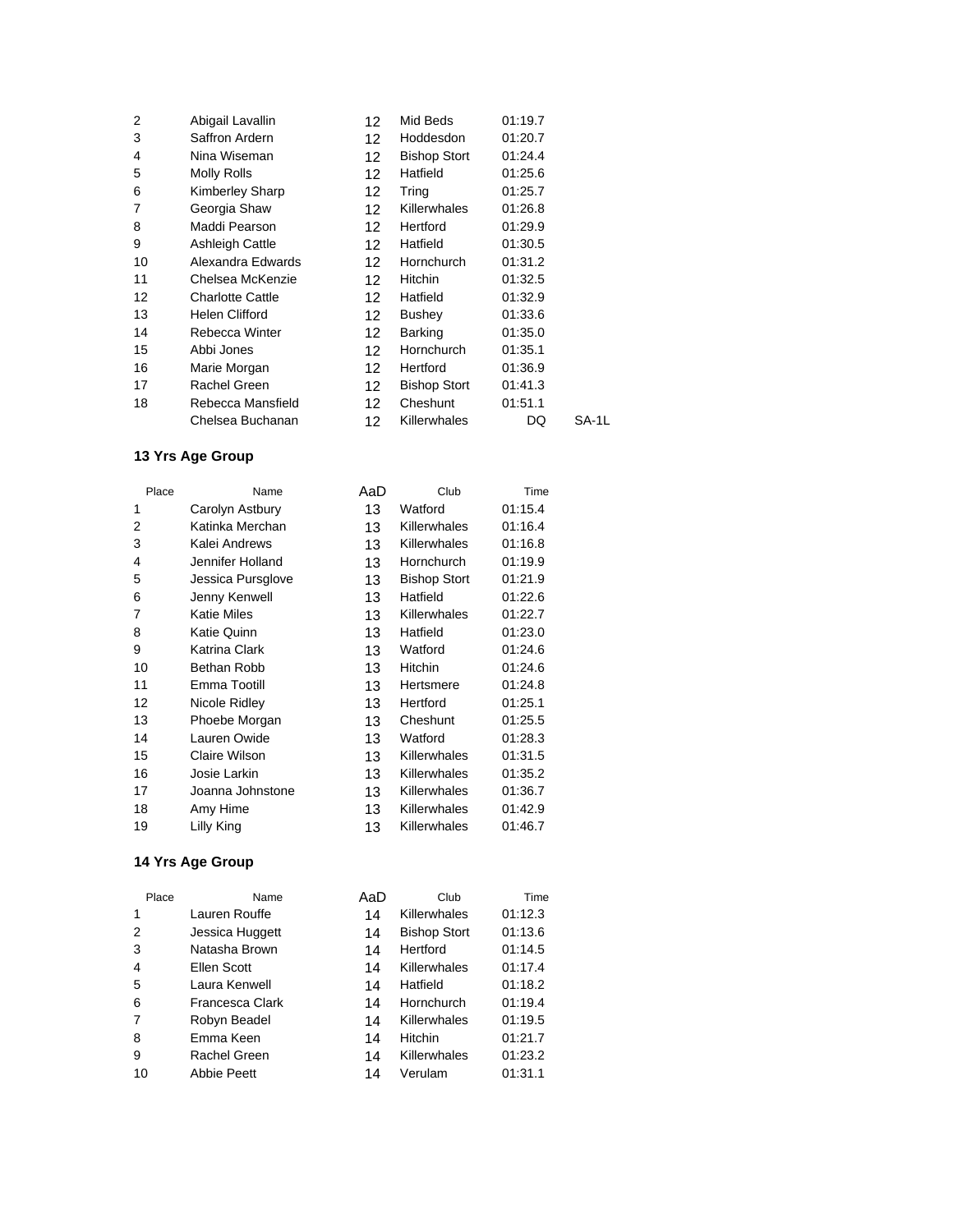#### **15 Yrs/Over Age Group**

| Place | Name                  | AaD | Club                | Time    |     |
|-------|-----------------------|-----|---------------------|---------|-----|
| 1     | <b>Kirsty Forbes</b>  | 15  | <b>Killerwhales</b> | 01:09.4 |     |
| 2     | Joanna Sutherland     | 15  | <b>Bishop Stort</b> | 01:11.1 |     |
| 3     | Laura West            | 15  | <b>Hitchin</b>      | 01:11.5 |     |
| 4     | Laura Andrews         | 16  | <b>Killerwhales</b> | 01:13.3 |     |
| 5     | Georgina Clark        | 16  | Hornchurch          | 01:13.7 |     |
| 6     | Sasha Gilbert         | 16  | <b>Bishop Stort</b> | 01:13.8 |     |
| 7     | Helen Baldrance       | 16  | <b>Hitchin</b>      | 01:14.1 |     |
| 8     | Julia Braybrooke      | 18  | <b>Killerwhales</b> | 01:14.9 |     |
| 9     | Emma Conybeare        | 15  | Tring               | 01:15.4 |     |
| 10    | Janine Rayner         | 16  | <b>Killerwhales</b> | 01:17.1 |     |
| 11    | Henny Andrews         | 15  | Killerwhales        | 01:17.8 |     |
| 12    | <b>Kelly Cuthbert</b> | 15  | Watford             | 01:19.1 |     |
| 12    | Rebecca Allen         | 15  | <b>Hitchin</b>      | 01:19.1 |     |
| 14    | Christina Holland     | 15  | Hornchurch          | 01:23.5 |     |
| 15    | Ellena Wheatley       | 15  | <b>Killerwhales</b> | 01:24.0 |     |
| 16    | Grace Webb            | 15  | Cheshunt            | 01:28.1 |     |
| 17    | Jenna Lock            | 16  | <b>Barking</b>      | 01:30.1 |     |
| 18    | Katherine Walsh       | 15  | <b>Killerwhales</b> | 01:31.3 |     |
|       | Hollie Buchanan       | 15  | Killerwhales        | DQ      | ST- |
|       |                       |     |                     |         |     |

| Place | Name                   | AaD | Club                | Time    |
|-------|------------------------|-----|---------------------|---------|
| 1     | <b>Kirsty Forbes</b>   | 15  | Killerwhales        | 01:09.4 |
| 2     | Joanna Sutherland      | 15  | <b>Bishop Stort</b> | 01:11.1 |
| 3     | Laura West             | 15  | <b>Hitchin</b>      | 01:11.5 |
| 4     | Lauren Rouffe          | 14  | Killerwhales        | 01:12.3 |
| 5     | Laura Andrews          | 16  | Killerwhales        | 01:13.3 |
| 6     | Jessica Huggett        | 14  | <b>Bishop Stort</b> | 01:13.6 |
| 7     | Georgina Clark         | 16  | Hornchurch          | 01:13.7 |
| 8     | Sasha Gilbert          | 16  | <b>Bishop Stort</b> | 01:13.8 |
| 9     | Helen Baldrance        | 16  | Hitchin             | 01:14.1 |
| 10    | Natasha Brown          | 14  | Hertford            | 01:14.5 |
| 11    | Julia Braybrooke       | 18  | Killerwhales        | 01:14.9 |
| 12    | Emma Conybeare         | 15  | Tring               | 01:15.4 |
| 13    | Carolyn Astbury        | 13  | Watford             | 01:15.4 |
| 14    | Katinka Merchan        | 13  | Killerwhales        | 01:16.4 |
| 15    | Sarah Swindell         | 12  | Hatfield            | 01:16.7 |
| 16    | Kalei Andrews          | 13  | Killerwhales        | 01:16.8 |
| 17    | Janine Rayner          | 16  | Killerwhales        | 01:17.1 |
| 18    | Ellen Scott            | 14  | Killerwhales        | 01:17.4 |
| 19    | <b>Henny Andrews</b>   | 15  | Killerwhales        | 01:17.8 |
| 20    | Laura Kenwell          | 14  | Hatfield            | 01:18.2 |
| 21    | Kelly Cuthbert         | 15  | Watford             | 01:19.1 |
| 21    | Rebecca Allen          | 15  | Hitchin             | 01:19.1 |
| 23    | <b>Francesca Clark</b> | 14  | Hornchurch          | 01:19.4 |
| 24    | Robyn Beadel           | 14  | Killerwhales        | 01:19.5 |
| 25    | Abigail Lavallin       | 12  | Mid Beds            | 01:19.7 |
| 26    | Jennifer Holland       | 13  | Hornchurch          | 01:19.9 |
| 27    | Saffron Ardern         | 12  | Hoddesdon           | 01:20.7 |
| 28    | Emma Keen              | 14  | Hitchin             | 01:21.7 |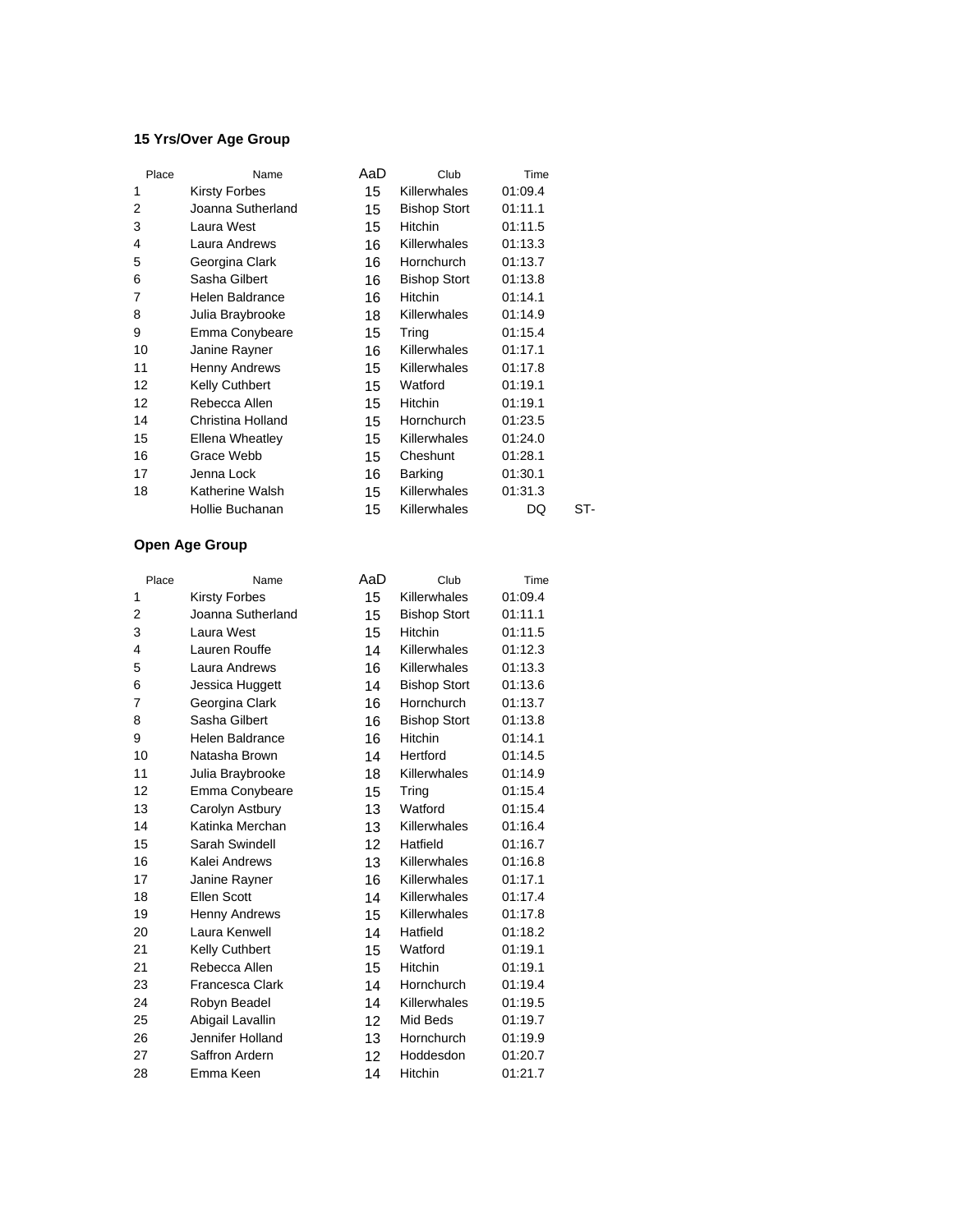| 29 | Jessica Pursglove       | 13 | <b>Bishop Stort</b> | 01:21.9 |       |
|----|-------------------------|----|---------------------|---------|-------|
| 30 | Jenny Kenwell           | 13 | Hatfield            | 01:22.6 |       |
| 31 | <b>Katie Miles</b>      | 13 | Killerwhales        | 01:22.7 |       |
| 32 | <b>Katie Quinn</b>      | 13 | Hatfield            | 01:23.0 |       |
| 33 | Rachel Green            | 14 | Killerwhales        | 01:23.2 |       |
| 34 | Christina Holland       | 15 | Hornchurch          | 01:23.5 |       |
| 35 | <b>Ellena Wheatley</b>  | 15 | Killerwhales        | 01:24.0 |       |
| 36 | Nina Wiseman            | 12 | <b>Bishop Stort</b> | 01:24.4 |       |
| 37 | <b>Katrina Clark</b>    | 13 | Watford             | 01:24.6 |       |
| 38 | Bethan Robb             | 13 | Hitchin             | 01:24.6 |       |
| 39 | Emma Tootill            | 13 | Hertsmere           | 01:24.8 |       |
| 40 | Nicole Ridley           | 13 | Hertford            | 01:25.1 |       |
| 41 | Phoebe Morgan           | 13 | Cheshunt            | 01:25.5 |       |
| 42 | <b>Molly Rolls</b>      | 12 | Hatfield            | 01:25.6 |       |
| 43 | Kimberley Sharp         | 12 | Tring               | 01:25.7 |       |
| 44 | Georgia Shaw            | 12 | Killerwhales        | 01:26.8 |       |
| 45 | Grace Webb              | 15 | Cheshunt            | 01:28.1 |       |
| 46 | Lauren Owide            | 13 | Watford             | 01:28.3 |       |
| 47 | Maddi Pearson           | 12 | Hertford            | 01:29.9 |       |
| 48 | Jenna Lock              | 16 | Barking             | 01:30.1 |       |
| 49 | <b>Ashleigh Cattle</b>  | 12 | Hatfield            | 01:30.5 |       |
| 50 | <b>Abbie Peett</b>      | 14 | Verulam             | 01:31.1 |       |
| 51 | Alexandra Edwards       | 12 | Hornchurch          | 01:31.2 |       |
| 52 | Katherine Walsh         | 15 | Killerwhales        | 01:31.3 |       |
| 53 | Claire Wilson           | 13 | Killerwhales        | 01:31.5 |       |
| 54 | Chelsea McKenzie        | 12 | <b>Hitchin</b>      | 01:32.5 |       |
| 55 | <b>Charlotte Cattle</b> | 12 | Hatfield            | 01:32.9 |       |
| 56 | <b>Helen Clifford</b>   | 12 | <b>Bushey</b>       | 01:33.6 |       |
| 57 | Rebecca Winter          | 12 | <b>Barking</b>      | 01:35.0 |       |
| 58 | Abbi Jones              | 12 | Hornchurch          | 01:35.1 |       |
| 59 | Josie Larkin            | 13 | Killerwhales        | 01:35.2 |       |
| 60 | Joanna Johnstone        | 13 | Killerwhales        | 01:36.7 |       |
| 61 | Marie Morgan            | 12 | Hertford            | 01:36.9 |       |
| 62 | Rachel Green            | 12 | <b>Bishop Stort</b> | 01:41.3 |       |
| 63 | Amy Hime                | 13 | Killerwhales        | 01:42.9 |       |
| 64 | Lilly King              | 13 | Killerwhales        | 01:46.7 |       |
| 65 | Rebecca Mansfield       | 12 | Cheshunt            | 01:51.1 |       |
|    | Chelsea Buchanan        | 12 | Killerwhales        | DQ      | SA-1L |
|    | Hollie Buchanan         | 15 | Killerwhales        | DQ      | ST-   |
|    |                         |    |                     |         |       |

## **Event 4 Boys 12 Yrs/Over 100m Butterfly**

#### **12 Yrs Age Group**

| Place | Name                   | AaD | Club         | Time    |
|-------|------------------------|-----|--------------|---------|
|       | David Kelleway         | 12  | Ware         | 01:15.8 |
| 2     | Lewis Clifford-Stephen | 12. | Killerwhales | 01:19.1 |
| 3     | Levi Lucas             | 12  | Hatfield     | 01:24.4 |
| 4     | Lewis Dighton          | 12  | Hitchin      | 01:27.1 |
| 5     | Tom Ward               | 12  | Stevenage    | 01:40.3 |
| 6     | Joseph Whitbread       | 12  | Teddington   | 01:53.5 |
|       |                        |     |              |         |

| Place | Name | AaD | Club | Time |
|-------|------|-----|------|------|
|       |      |     |      |      |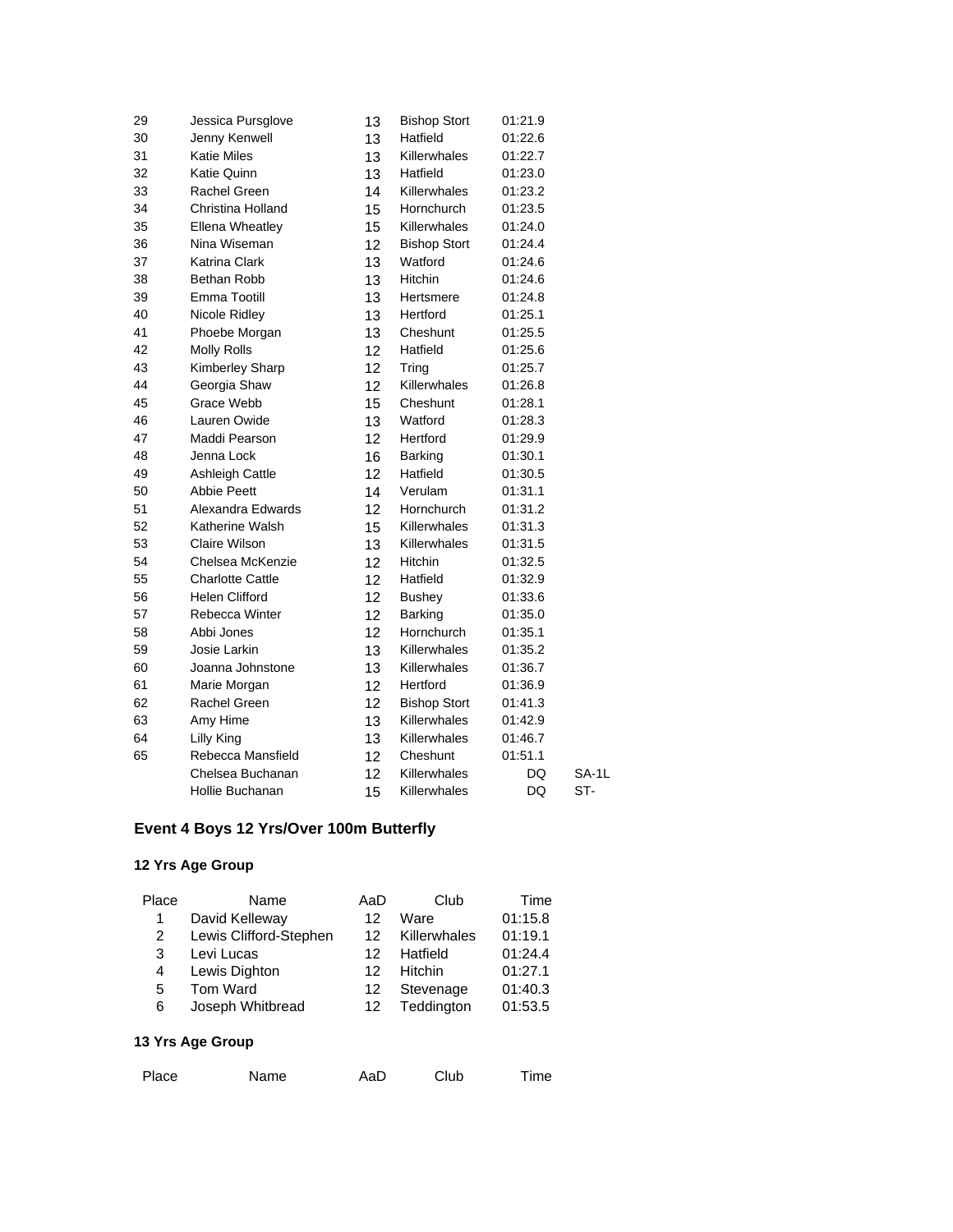| 1 | James Sutherland        | 13 | Hatfield            | 01:08.9 |
|---|-------------------------|----|---------------------|---------|
| 2 | Craig Ross              | 13 | Ware                | 01:09.7 |
| 3 | Johnny Congdon          | 13 | Killerwhales        | 01:09.9 |
| 4 | Nick Wright             | 13 | <b>Bishop Stort</b> | 01:20.9 |
| 5 | Lee Parker              | 13 | Killerwhales        | 01:22.7 |
| 6 | David Mills             | 13 | Hornchurch          | 01:27.2 |
| 7 | Oliver Wiseman          | 13 | <b>Bishop Stort</b> | 01:27.5 |
| 8 | <b>Robert Baldrance</b> | 13 | Hitchin             | 01:29.2 |

| Place | Name              | AaD | Club         | Time    |
|-------|-------------------|-----|--------------|---------|
| 1     | Dean Smith        | 14  | Killerwhales | 01:07.3 |
| 2     | Aaron Galvani     | 14  | Hatfield     | 01:07.5 |
| 3     | Daniel Bleach     | 14  | Killerwhales | 01:10.4 |
| 4     | Sam Munkley       | 14  | Hertsmere    | 01:10.7 |
| 5     | Adam Raw          | 14  | Watford      | 01:12.7 |
| 6     | Lewis Rainbow     | 14  | Hitchin      | 01:16.2 |
| 7     | <b>Tony Keast</b> | 14  | Stevenage    | 01:17.1 |
| 8     | Tom Bircham       | 14  | Killerwhales | 01:25.5 |

# **15 Yrs/Over Age Group**

| Place | Name                         | AaD | Club           | Time    |
|-------|------------------------------|-----|----------------|---------|
| 1     | Alexander Lodge              | 15  | Hatfield       | 01:01.7 |
| 2     | Daniel Hime                  | 16  | Killerwhales   | 01:02.2 |
| 3     | <b>Ben Dollard</b>           | 18  | Watford        | 01:03.0 |
| 4     | Greg Lasenby                 | 20  | Stevenage      | 01:04.0 |
| 5     | James Thorne                 | 18  | Cheshunt       | 01:05.8 |
| 6     | Simon Northcote              | 17  | Cheshunt       | 01:05.8 |
| 7     | David Haynes                 | 17  | Killerwhales   | 01:07.2 |
| 8     | <b>Ben Clifford-Stephens</b> | 16  | Killerwhales   | 01:08.7 |
| 9     | <b>Matthew Smith</b>         | 15  | Hornchurch     | 01:10.5 |
| 9     | Daniel Harrington            | 15  | <b>Barking</b> | 01:10.5 |
| 11    | <b>Martin Jones</b>          | 16  | Cheshunt       | 01:10.7 |
| 12    | Dayne Lunn                   | 15  | Cheshunt       | 01:10.8 |
| 13    | Michael Taylor-Wells         | 16  | Cheshunt       | 01:13.5 |
| 14    | Adam Connell                 | 15  | Hitchin        | 01:14.3 |
| 15    | <b>Matthew Vickers</b>       | 15  | Cheshunt       | 01:15.1 |
| 16    | James Shelly                 | 15  | Killerwhales   | 01:15.2 |
| 17    | Jack George                  | 15  | Stevenage      | 01:15.3 |
| 18    | James Croxon                 | 15  | Killerwhales   | 01:20.2 |
| 19    | Gavin Johnstone              | 16  | Killerwhales   | 01:24.7 |
| 20    | Adam Conway                  | 15  | Killerwhales   | 01:25.4 |
|       |                              |     |                |         |

| Name               | AaD | Club         | Time    |
|--------------------|-----|--------------|---------|
| Alexander Lodge    | 15  | Hatfield     | 01:01.7 |
| Daniel Hime        | 16  | Killerwhales | 01:02.2 |
| <b>Ben Dollard</b> | 18  | Watford      | 01:03.0 |
| Greg Lasenby       | 20  | Stevenage    | 01:04.0 |
| James Thorne       | 18  | Cheshunt     | 01:05.8 |
| Simon Northcote    | 17  | Cheshunt     | 01:05.8 |
| David Haynes       | 17  | Killerwhales | 01:07.2 |
|                    |     |              |         |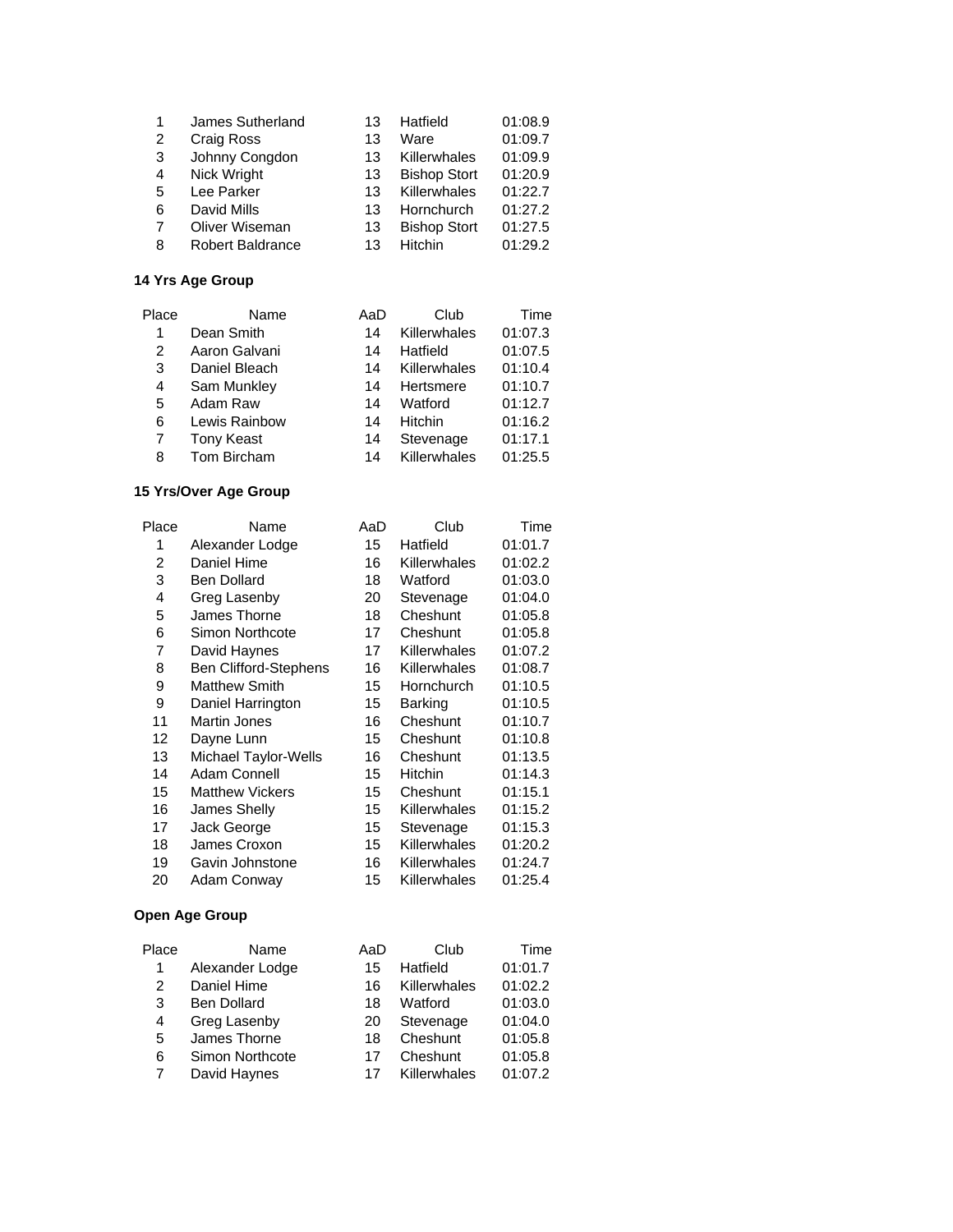| 8  | Dean Smith                   | 14 | Killerwhales        | 01:07.3 |
|----|------------------------------|----|---------------------|---------|
| 9  | Aaron Galvani                | 14 | Hatfield            | 01:07.5 |
| 10 | <b>Ben Clifford-Stephens</b> | 16 | Killerwhales        | 01:08.7 |
| 11 | James Sutherland             | 13 | Hatfield            | 01:08.9 |
| 12 | Craig Ross                   | 13 | Ware                | 01:09.7 |
| 13 | Johnny Congdon               | 13 | Killerwhales        | 01:09.9 |
| 14 | Daniel Bleach                | 14 | Killerwhales        | 01:10.4 |
| 15 | <b>Matthew Smith</b>         | 15 | Hornchurch          | 01:10.5 |
| 15 | Daniel Harrington            | 15 | <b>Barking</b>      | 01:10.5 |
| 17 | Sam Munkley                  | 14 | Hertsmere           | 01:10.7 |
| 18 | Martin Jones                 | 16 | Cheshunt            | 01:10.7 |
| 19 | Dayne Lunn                   | 15 | Cheshunt            | 01:10.8 |
| 20 | Adam Raw                     | 14 | Watford             | 01:12.7 |
| 21 | Michael Taylor-Wells         | 16 | Cheshunt            | 01:13.5 |
| 22 | <b>Adam Connell</b>          | 15 | Hitchin             | 01:14.3 |
| 23 | <b>Matthew Vickers</b>       | 15 | Cheshunt            | 01:15.1 |
| 24 | James Shelly                 | 15 | Killerwhales        | 01:15.2 |
| 25 | Jack George                  | 15 | Stevenage           | 01:15.3 |
| 26 | David Kelleway               | 12 | Ware                | 01:15.8 |
| 27 | Lewis Rainbow                | 14 | Hitchin             | 01:16.2 |
| 28 | <b>Tony Keast</b>            | 14 | Stevenage           | 01:17.1 |
| 29 | Lewis Clifford-Stephen       | 12 | Killerwhales        | 01:19.1 |
| 30 | James Croxon                 | 15 | Killerwhales        | 01:20.2 |
| 31 | Nick Wright                  | 13 | <b>Bishop Stort</b> | 01:20.9 |
| 32 | Lee Parker                   | 13 | Killerwhales        | 01:22.7 |
| 33 | Levi Lucas                   | 12 | Hatfield            | 01:24.4 |
| 34 | Gavin Johnstone              | 16 | Killerwhales        | 01:24.7 |
| 35 | Adam Conway                  | 15 | Killerwhales        | 01:25.4 |
| 36 | Tom Bircham                  | 14 | Killerwhales        | 01:25.5 |
| 37 | Lewis Dighton                | 12 | Hitchin             | 01:27.1 |
| 38 | David Mills                  | 13 | Hornchurch          | 01:27.2 |
| 39 | Oliver Wiseman               | 13 | <b>Bishop Stort</b> | 01:27.5 |
| 40 | <b>Robert Baldrance</b>      | 13 | Hitchin             | 01:29.2 |
| 41 | Tom Ward                     | 12 | Stevenage           | 01:40.3 |
| 42 | Joseph Whitbread             | 12 | Teddington          | 01:53.5 |

# **Event 5 Girls 11 yrs/Under 50m Backstroke**

## **09 Yrs Age Group**

| Place | Name                    | AaD | Club                | Time  |
|-------|-------------------------|-----|---------------------|-------|
| 1     | Alison Binns            | 9   | Bushey              | 45.21 |
| 2     | Ashley Ransome          | 9   | Hertford            | 46.69 |
| 3     | <b>Katherine Harris</b> | 9   | <b>Bishop Stort</b> | 47.07 |
| 4     | Naomi Raw               | 9   | Bushey              | 47.61 |
| 5     | Danielle Rooke          | 9   | <b>Barking</b>      | 48.28 |
| 6     | Abigal Smith            | 9   | Hertsmere           | 48.53 |
| 7     | <b>Sky Draper</b>       | 9   | Watford             | 48.57 |
| 8     | Annabelle Jolly         | 9   | Killerwhales        | 49.77 |
| 9     | Molly McKenzie          | 9   | Hitchin             | 53.67 |

| Place | Name        | AaD | Club        | Time  |
|-------|-------------|-----|-------------|-------|
|       | Lydia Smith |     | 10 Hatfield | 39.15 |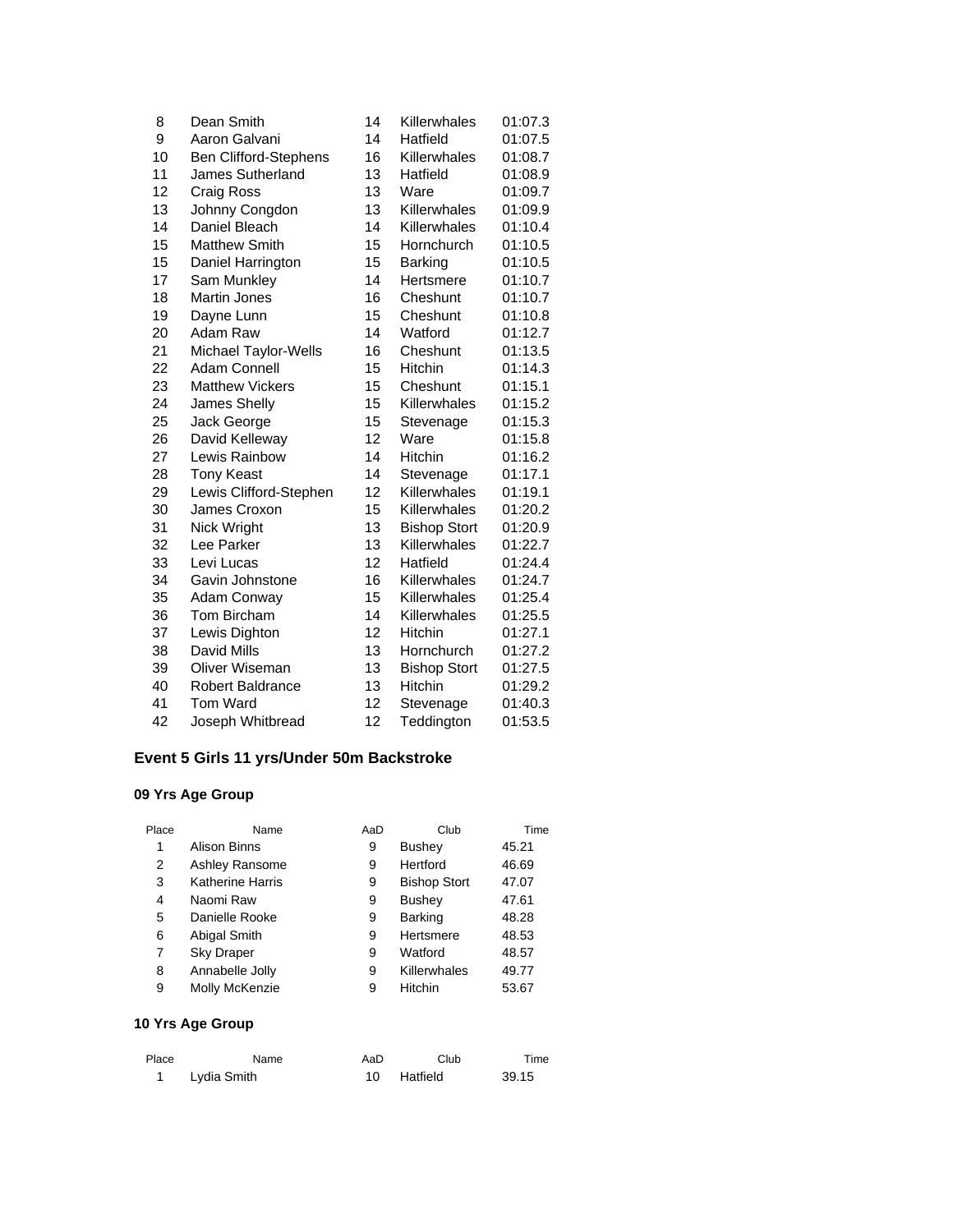| $\overline{2}$ | Grace Lee                 | 10 | <b>Bishop Stort</b> | 42.21 |
|----------------|---------------------------|----|---------------------|-------|
| 3              | <b>Charlotte Reid</b>     | 10 | Hitchin             | 43.40 |
| 4              | Emma Riddick              | 10 | Hoddesdon           | 43.65 |
| 5              | Emma Jayne Fisk           | 10 | <b>Bishop Stort</b> | 45.50 |
| 6              | <b>Ruth Williams</b>      | 10 | Verulam             | 45.55 |
| 7              | Rebecca Welch             | 10 | Cheshunt            | 46.09 |
| 8              | Keira Sullivan            | 10 | Cheshunt            | 46.22 |
| 9              | Danielle Unsworth         | 10 | Verulam             | 46.36 |
| 10             | Sarah Pritchard           | 10 | Tring               | 46.47 |
| 11             | Kathryn Burr              | 10 | Hertford            | 46.60 |
| 12             | Emma Lythaby              | 10 | Hertford            | 46.61 |
| 13             | Zoe Leftley               | 10 | Barking             | 47.26 |
| 14             | <b>Taryn Rice</b>         | 10 | Bushey              | 49.37 |
| 15             | Aimee Bracebridge         | 10 | Cheshunt            | 50.13 |
| 16             | Zoe Stewart               | 10 | Watford             | 50.59 |
| 17             | <b>Madeleine Phillips</b> | 10 | Cheshunt            | 52.36 |
| 18             | <b>Eleanor Harris</b>     | 10 | Cheshunt            | 52.51 |
| 19             | Sophie Sheard             | 10 | Hitchin             | 53.09 |

| Place | Name                      | AaD | Club                | Time  |      |
|-------|---------------------------|-----|---------------------|-------|------|
| 1     | <b>Charlotte Claridge</b> | 11  | Hatfield            | 36.81 |      |
| 2     | Jade Abernethy            | 11  | Hertford            | 37.83 |      |
| 3     | Holly Gannon              | 11  | Hoddesdon           | 38.74 |      |
| 4     | <b>Harriet Cook</b>       | 11  | Cheshunt            | 39.15 |      |
| 5     | <b>Katie Vickers</b>      | 11  | Cheshunt            | 39.56 |      |
| 6     | Kerry Ranger              | 11  | Cheshunt            | 39.60 |      |
| 7     | <b>Charlotte Merrell</b>  | 11  | Hitchin             | 39.89 |      |
| 8     | E. Bickford-Sawkings      | 11  | Teddington          | 40.86 |      |
| 9     | Omonigho Momodu           | 11  | Killerwhales        | 42.03 |      |
| 10    | Sarah Harley              | 11  | <b>Barking</b>      | 42.63 |      |
| 11    | Paige Steel               | 11  | Hornchurch          | 42.89 |      |
| 12    | <b>Heather Wilson</b>     | 11  | <b>Killerwhales</b> | 43.10 |      |
| 13    | Christina Stenson         | 11  | Killerwhales        | 43.65 |      |
| 14    | Natalie Galvani           | 11  | Hatfield            | 43.69 |      |
| 15    | Kate Dampster             | 11  | Killerwhales        | 45.64 |      |
| 16    | Georgia Beadel            | 11  | Killerwhales        | 45.71 |      |
| 17    | <b>Molly Scott</b>        | 11  | Killerwhales        | 45.79 |      |
| 18    | Alexandra Duric           | 11  | <b>Hitchin</b>      | 46.64 |      |
| 19    | Amy Stewart               | 11  | Watford             | 47.35 |      |
| 20    | <b>Grace Coventry</b>     | 11  | Stevenage           | 47.65 |      |
| 21    | <b>Heather Tysoe</b>      | 11  | Watford             | 49.19 |      |
| 22    | Darshni Shah              | 11  | Cheshunt            | 51.11 |      |
| 23    | <b>Alice Barrett</b>      | 11  | Cheshunt            | 55.18 |      |
|       | <b>Emily Neal</b>         | 11  | Barking             | DQ    | T-1L |

| Place | Name                      | AaD | Club      | Time  |
|-------|---------------------------|-----|-----------|-------|
| 1     | <b>Charlotte Claridge</b> | 11  | Hatfield  | 36.81 |
| 2     | Jade Abernethy            | 11  | Hertford  | 37.83 |
| 3     | Holly Gannon              | 11  | Hoddesdon | 38.74 |
| 4     | <b>Harriet Cook</b>       | 11  | Cheshunt  | 39.15 |
| 4     | Lydia Smith               | 10  | Hatfield  | 39.15 |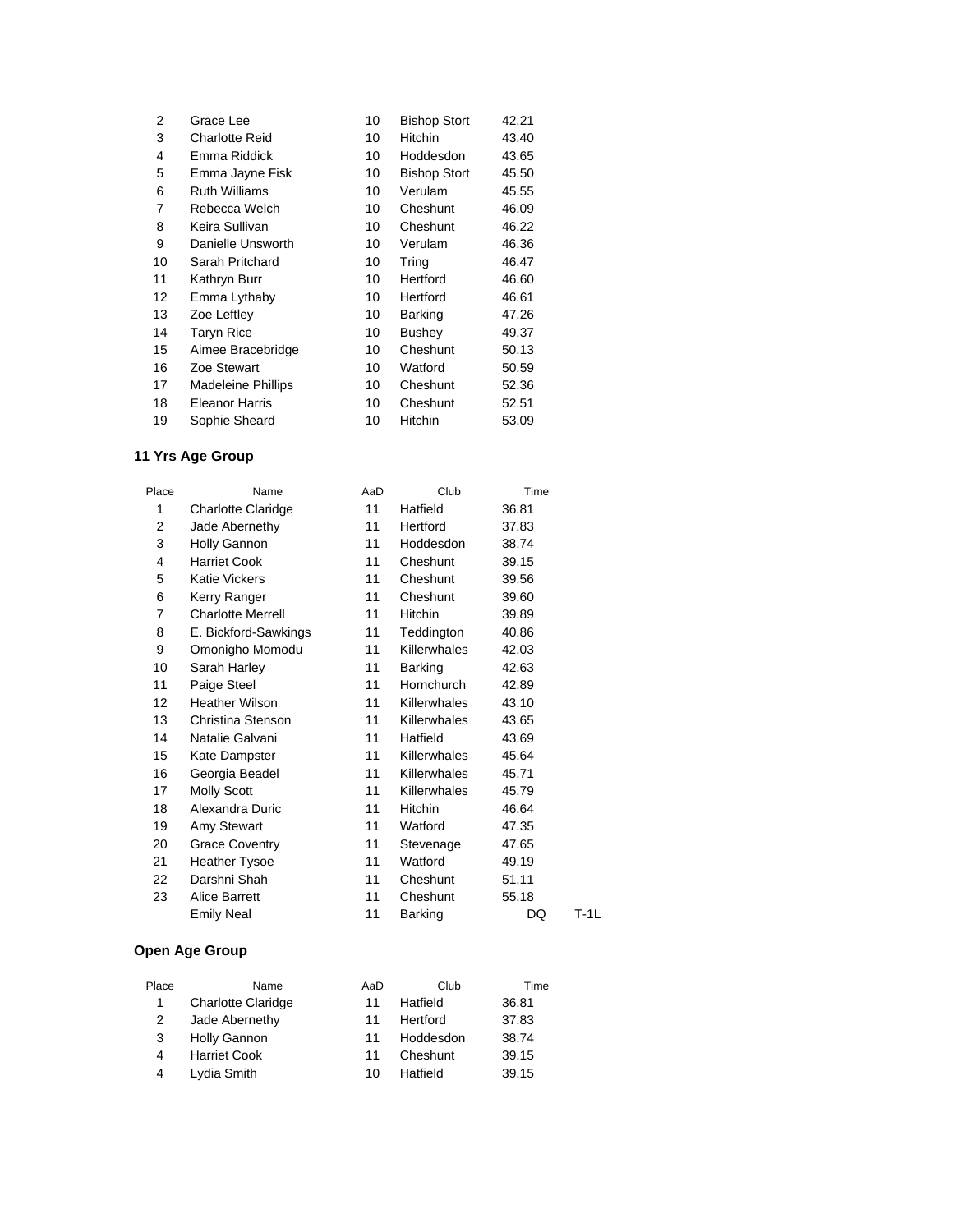| 6  | <b>Katie Vickers</b>      | 11 | Cheshunt            | 39.56 |        |
|----|---------------------------|----|---------------------|-------|--------|
| 7  | Kerry Ranger              | 11 | Cheshunt            | 39.60 |        |
| 8  | <b>Charlotte Merrell</b>  | 11 | Hitchin             | 39.89 |        |
| 9  | E. Bickford-Sawkings      | 11 | Teddington          | 40.86 |        |
| 10 | Omonigho Momodu           | 11 | Killerwhales        | 42.03 |        |
| 11 | Grace Lee                 | 10 | <b>Bishop Stort</b> | 42.21 |        |
| 12 | Sarah Harley              | 11 | Barking             | 42.63 |        |
| 13 | Paige Steel               | 11 | Hornchurch          | 42.89 |        |
| 14 | <b>Heather Wilson</b>     | 11 | Killerwhales        | 43.10 |        |
| 15 | Charlotte Reid            | 10 | Hitchin             | 43.40 |        |
| 16 | Emma Riddick              | 10 | Hoddesdon           | 43.65 |        |
| 16 | Christina Stenson         | 11 | Killerwhales        | 43.65 |        |
| 18 | Natalie Galvani           | 11 | Hatfield            | 43.69 |        |
| 19 | Alison Binns              | 9  | <b>Bushey</b>       | 45.21 |        |
| 20 | Emma Jayne Fisk           | 10 | <b>Bishop Stort</b> | 45.50 |        |
| 21 | <b>Ruth Williams</b>      | 10 | Verulam             | 45.55 |        |
| 22 | Kate Dampster             | 11 | Killerwhales        | 45.64 |        |
| 23 | Georgia Beadel            | 11 | <b>Killerwhales</b> | 45.71 |        |
| 24 | <b>Molly Scott</b>        | 11 | <b>Killerwhales</b> | 45.79 |        |
| 25 | Rebecca Welch             | 10 | Cheshunt            | 46.09 |        |
| 26 | Keira Sullivan            | 10 | Cheshunt            | 46.22 |        |
| 27 | Danielle Unsworth         | 10 | Verulam             | 46.36 |        |
| 28 | Sarah Pritchard           | 10 | Tring               | 46.47 |        |
| 29 | Kathryn Burr              | 10 | Hertford            | 46.60 |        |
| 30 | Emma Lythaby              | 10 | Hertford            | 46.61 |        |
| 31 | Alexandra Duric           | 11 | Hitchin             | 46.64 |        |
| 32 | Ashley Ransome            | 9  | Hertford            | 46.69 |        |
| 33 | <b>Katherine Harris</b>   | 9  | <b>Bishop Stort</b> | 47.07 |        |
| 34 | Zoe Leftley               | 10 | Barking             | 47.26 |        |
| 35 | Amy Stewart               | 11 | Watford             | 47.35 |        |
| 36 | Naomi Raw                 | 9  | <b>Bushey</b>       | 47.61 |        |
| 37 | <b>Grace Coventry</b>     | 11 | Stevenage           | 47.65 |        |
| 38 | Danielle Rooke            | 9  | Barking             | 48.28 |        |
| 39 | Abigal Smith              | 9  | Hertsmere           | 48.53 |        |
| 40 | <b>Sky Draper</b>         | 9  | Watford             | 48.57 |        |
| 41 | <b>Heather Tysoe</b>      | 11 | Watford             | 49.19 |        |
| 42 | <b>Taryn Rice</b>         | 10 | Bushey              | 49.37 |        |
| 43 | Annabelle Jolly           | 9  | Killerwhales        | 49.77 |        |
| 44 | Aimee Bracebridge         | 10 | Cheshunt            | 50.13 |        |
| 45 | Zoe Stewart               | 10 | Watford             | 50.59 |        |
| 46 | Darshni Shah              | 11 | Cheshunt            | 51.11 |        |
| 47 | <b>Madeleine Phillips</b> | 10 | Cheshunt            | 52.36 |        |
| 48 | <b>Eleanor Harris</b>     | 10 | Cheshunt            | 52.51 |        |
| 49 | Sophie Sheard             | 10 | Hitchin             | 53.09 |        |
| 50 | Molly McKenzie            | 9  | Hitchin             | 53.67 |        |
| 51 | <b>Alice Barrett</b>      | 11 | Cheshunt            | 55.18 |        |
|    | <b>Emily Neal</b>         | 11 | Barking             | DQ    | $T-1L$ |

# **Event 6 Boys 11 yrs/Under 50m Backstroke**

| Place | Name            | AaD | Club     | Time  |
|-------|-----------------|-----|----------|-------|
|       | George Lavallin |     | Mid Beds | 41.36 |
|       | Sam Ditchfield  |     | Hertford | 48.69 |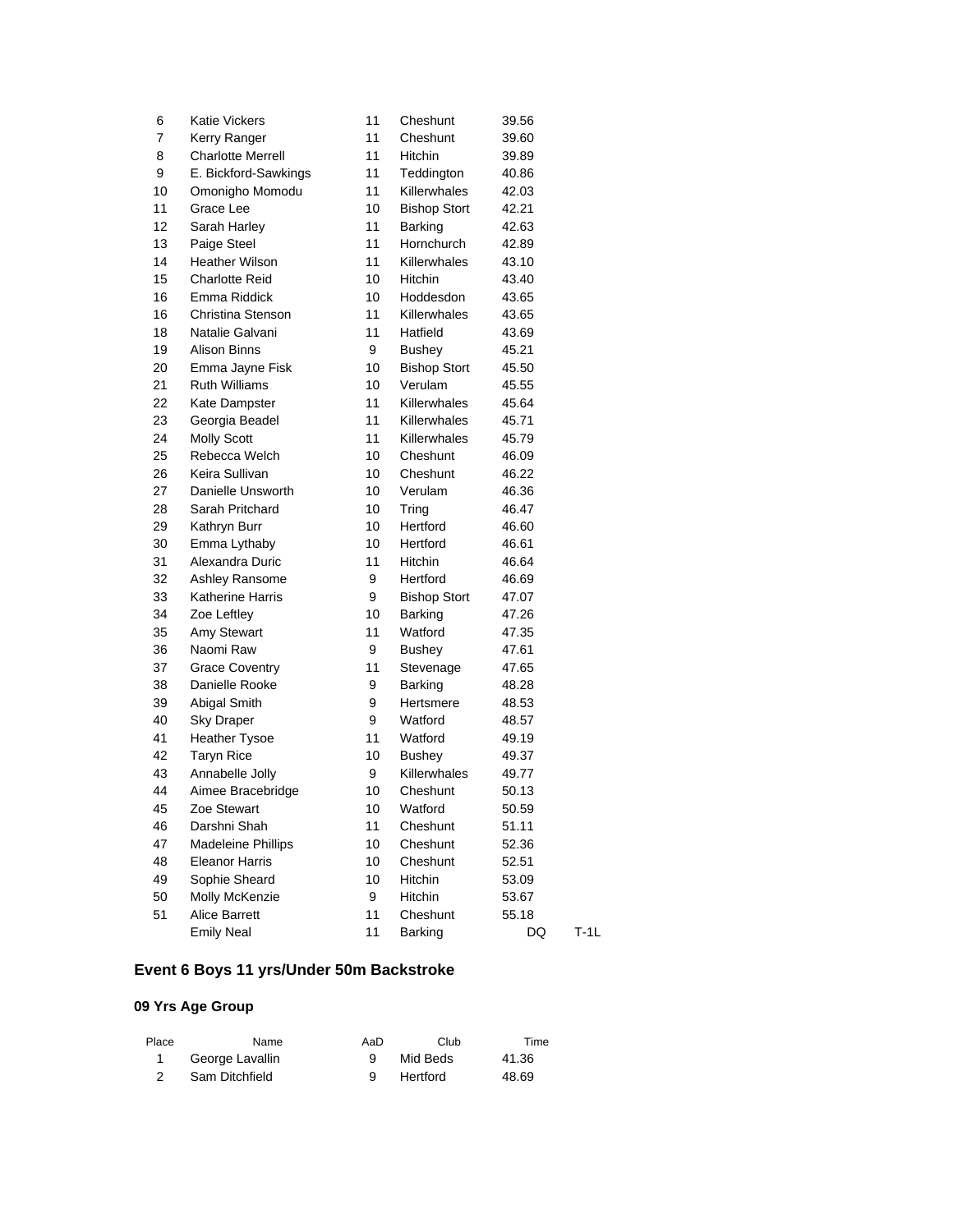| 3  | Luke Jones               | 9 | Hertsmere      | 48.80 |
|----|--------------------------|---|----------------|-------|
| 4  | <b>Matthew Williams</b>  | 9 | Cheshunt       | 49.55 |
| 5  | <b>Jason Trew</b>        | 9 | Cheshunt       | 49.65 |
| 6  | <b>Matthew Spraggett</b> | 9 | Cheshunt       | 49.69 |
| 7  | George Goldrick          | 9 | <b>Barking</b> | 50.76 |
| 8  | Jamie Scott              | 9 | Bushey         | 51.58 |
| 9  | <b>Christopher Evans</b> | 9 | Hatfield       | 52.23 |
| 10 | Luke Ames                | 9 | Watford        | 54.36 |
| 11 | Priyen Shah              | 9 | Cheshunt       | 55.55 |
| 12 | <b>Steven Binns</b>      | 9 | Bushey         | 59.06 |

| Place | Name                   | AaD | Club       | Time  |
|-------|------------------------|-----|------------|-------|
| 1     | Joel Knight            | 10  | Hatfield   | 40.63 |
| 2     | Jack Spence            | 10  | Watford    | 42.43 |
| 3     | Andrew Whitbread       | 10  | Teddington | 43.02 |
| 4     | James Lawrence         | 10  | Hertsmere  | 43.44 |
| 5     | <b>Blair Davies</b>    | 10  | Tring      | 44.95 |
| 6     | Graham Tate            | 10  | Cheshunt   | 47.06 |
| 7     | James Duke-Smith       | 10  | Cheshunt   | 49.32 |
| 8     | <b>Matthew Paulett</b> | 10  | Stevenage  | 49.61 |
| 9     | Matthew Chapman        | 10  | Watford    | 51.43 |

## **11 Yrs Age Group**

| Place | Name                  | AaD | Club                | Time       |        |
|-------|-----------------------|-----|---------------------|------------|--------|
| 1     | Jake Robinson         | 11  | Stevenage           | 38.33      |        |
| 2     | James Devine          | 11  | Verulam             | 38.59      |        |
| 3     | Cameron Jones         | 11  | Romford Town        | 39.46      |        |
| 4     | <b>Robert Evans</b>   | 11  | Hatfield            | 41.11      |        |
| 5     | Tom Webb              | 11  | Killerwhales        | 41.15      |        |
| 6     | Oliver Barker         | 11  | Verulam             | 41.71      |        |
| 7     | Danny Buckley         | 11  | Stevenage           | 41.98      |        |
| 8     | <b>Toby Andrews</b>   | 11  | Killerwhales        | 42.16      |        |
| 9     | <b>Matthew Harris</b> | 11  | Cheshunt            | 42.18      |        |
| 10    | <b>Fraser Chivers</b> | 11  | <b>Hitchin</b>      | 42.57      |        |
| 11    | <b>Tristan Clapp</b>  | 11  | <b>Bishop Stort</b> | 43.25      |        |
| 12    | Adam Edwards          | 11  | Hornchurch          | 43.32      |        |
| 13    | Mark Sleigh           | 11  | Barking             | 43.61      |        |
| 14    | George Farrell        | 11  | Hatfield            | 44.22      |        |
| 15    | Miran Shah            | 11  | Hertsmere           | 44.43      |        |
| 16    | Sam Sparks            | 11  | Killerwhales        | 45.67      |        |
| 17    | Aaron Fletcher        | 11  | Cheshunt            | 45.88      |        |
| 18    | Jed Ardren            | 11  | Hoddesdon           | 45.91      |        |
| 19    | Alexander Spraggett   | 11  | Cheshunt            | 46.64      |        |
| 20    | Tom Skingsley         | 11  | <b>Killerwhales</b> | 46.77      |        |
|       | Jordan Santos         | 11  | Cheshunt            | <b>DNC</b> |        |
|       | Mitchell Doubleday    | 11  | Cheshunt            | <b>DNC</b> |        |
|       | <b>Ricky Jones</b>    | 11  | Hertsmere           | DQ         | $T-1L$ |

| Place | Name          | AaD | Club      | Time  |
|-------|---------------|-----|-----------|-------|
|       | Jake Robinson |     | Stevenage | 38.33 |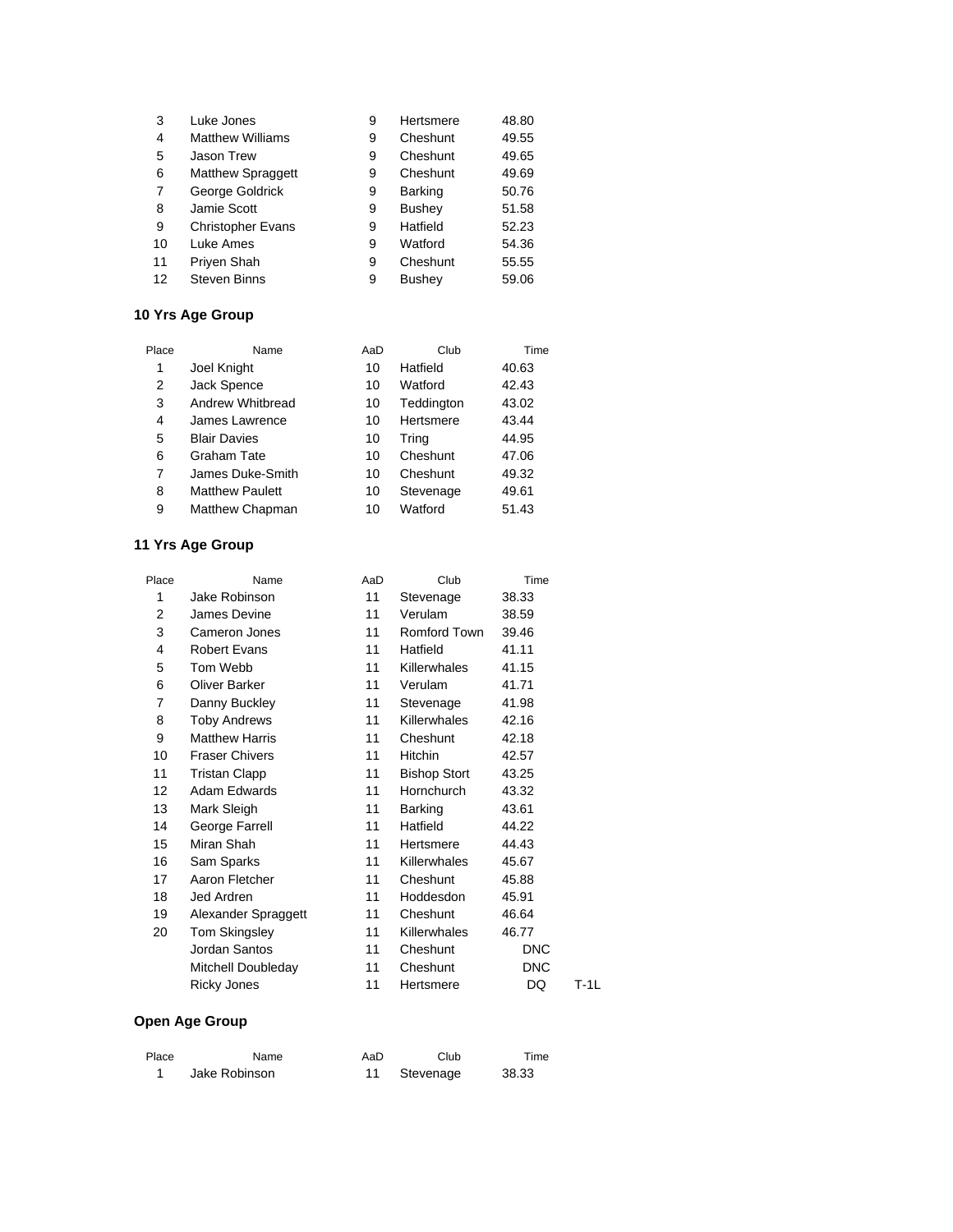| 2  | James Devine             | 11 | Verulam             | 38.59      |        |
|----|--------------------------|----|---------------------|------------|--------|
| 3  | Cameron Jones            | 11 | Romford Town        | 39.46      |        |
| 4  | Joel Knight              | 10 | Hatfield            | 40.63      |        |
| 5  | <b>Robert Evans</b>      | 11 | Hatfield            | 41.11      |        |
| 6  | Tom Webb                 | 11 | Killerwhales        | 41.15      |        |
| 7  | George Lavallin          | 9  | Mid Beds            | 41.36      |        |
| 8  | <b>Oliver Barker</b>     | 11 | Verulam             | 41.71      |        |
| 9  | Danny Buckley            | 11 | Stevenage           | 41.98      |        |
| 10 | <b>Toby Andrews</b>      | 11 | Killerwhales        | 42.16      |        |
| 11 | <b>Matthew Harris</b>    | 11 | Cheshunt            | 42.18      |        |
| 12 | <b>Jack Spence</b>       | 10 | Watford             | 42.43      |        |
| 13 | <b>Fraser Chivers</b>    | 11 | Hitchin             | 42.57      |        |
| 14 | Andrew Whitbread         | 10 | Teddington          | 43.02      |        |
| 15 | <b>Tristan Clapp</b>     | 11 | <b>Bishop Stort</b> | 43.25      |        |
| 16 | Adam Edwards             | 11 | Hornchurch          | 43.32      |        |
| 17 | James Lawrence           | 10 | Hertsmere           | 43.44      |        |
| 18 | Mark Sleigh              | 11 | <b>Barking</b>      | 43.61      |        |
| 19 | George Farrell           | 11 | Hatfield            | 44.22      |        |
| 20 | Miran Shah               | 11 | Hertsmere           | 44.43      |        |
| 21 | <b>Blair Davies</b>      | 10 | Tring               | 44.95      |        |
| 22 | Sam Sparks               | 11 | Killerwhales        | 45.67      |        |
| 23 | Aaron Fletcher           | 11 | Cheshunt            | 45.88      |        |
| 24 | Jed Ardren               | 11 | Hoddesdon           | 45.91      |        |
| 25 | Alexander Spraggett      | 11 | Cheshunt            | 46.64      |        |
| 26 | Tom Skingsley            | 11 | Killerwhales        | 46.77      |        |
| 27 | Graham Tate              | 10 | Cheshunt            | 47.06      |        |
| 28 | Sam Ditchfield           | 9  | Hertford            | 48.69      |        |
| 29 | Luke Jones               | 9  | Hertsmere           | 48.80      |        |
| 30 | James Duke-Smith         | 10 | Cheshunt            | 49.32      |        |
| 31 | <b>Matthew Williams</b>  | 9  | Cheshunt            | 49.55      |        |
| 32 | <b>Matthew Paulett</b>   | 10 | Stevenage           | 49.61      |        |
| 33 | <b>Jason Trew</b>        | 9  | Cheshunt            | 49.65      |        |
| 34 | Matthew Spraggett        | 9  | Cheshunt            | 49.69      |        |
| 35 | George Goldrick          | 9  | Barking             | 50.76      |        |
| 36 | Matthew Chapman          | 10 | Watford             | 51.43      |        |
| 37 | Jamie Scott              | 9  | <b>Bushey</b>       | 51.58      |        |
| 38 | <b>Christopher Evans</b> | 9  | Hatfield            | 52.23      |        |
| 39 | Luke Ames                | 9  | Watford             | 54.36      |        |
| 40 | Priyen Shah              | 9  | Cheshunt            | 55.55      |        |
| 41 | Steven Binns             | 9  | <b>Bushey</b>       | 59.06      |        |
|    | Jordan Santos            | 11 | Cheshunt            | <b>DNC</b> |        |
|    | Mitchell Doubleday       | 11 | Cheshunt            | <b>DNC</b> |        |
|    | <b>Ricky Jones</b>       | 11 | Hertsmere           | DQ         | $T-1L$ |

# **Event 7 Girls 12 Yrs/Over 100m Freestyle**

| Place | Name             | AaD | Club                | Time    |
|-------|------------------|-----|---------------------|---------|
| 1     | Sarah Swindell   | 12  | Hatfield            | 01:06.2 |
| 2     | Paige Dore-Boize | 12  | Watford             | 01:09.1 |
| 3     | Saffron Ardern   | 12. | Hoddesdon           | 01:09.2 |
| 4     | Georgia Shaw     | 12  | Killerwhales        | 01:09.9 |
| 5     | Abigail Lavallin | 12  | Mid Beds            | 01:10.6 |
| 6     | Nina Wiseman     | 12  | <b>Bishop Stort</b> | 01:11.1 |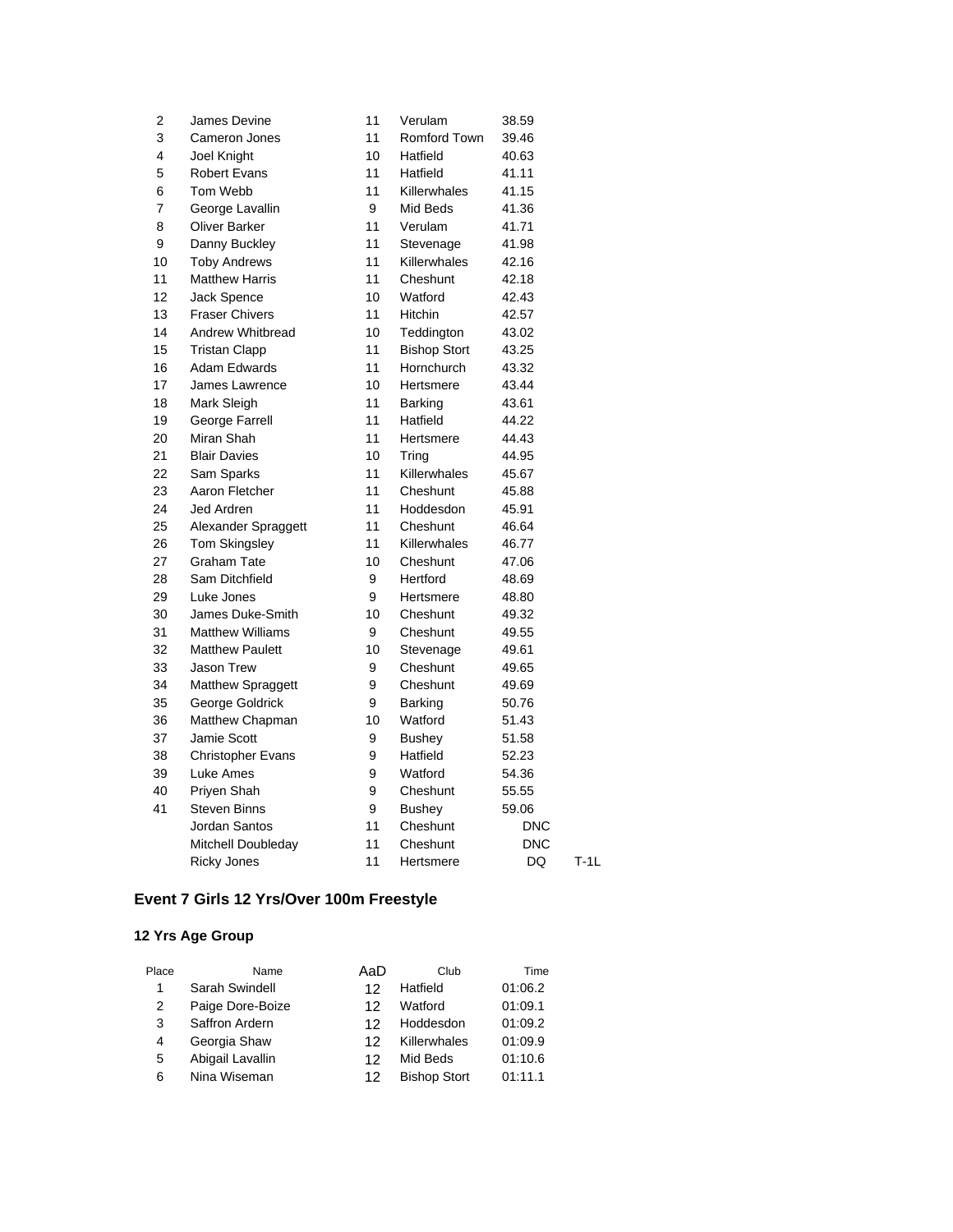| 7  | Chelsea McKenzie        | 12 <sup>2</sup>  | Hitchin             | 01:12.1 |       |
|----|-------------------------|------------------|---------------------|---------|-------|
| 8  | Alexandra Edwards       | 12 <sup>2</sup>  | Hornchurch          | 01:13.7 |       |
| 9  | Kimberley Sharp         | 12               | Tring               | 01:13.8 |       |
| 10 | <b>Bethanie Green</b>   | 12 <sup>2</sup>  | Hatfield            | 01:14.0 |       |
| 11 | Claire Louise Fisk      | 12 <sup>12</sup> | <b>Bishop Stort</b> | 01:14.3 |       |
| 12 | Lucyalys Keen           | 12 <sup>2</sup>  | Hitchin             | 01:14.8 |       |
| 13 | Molly Rolls             | 12 <sup>2</sup>  | Hatfield            | 01:15.1 |       |
| 14 | <b>Charlotte Cattle</b> | 12 <sup>2</sup>  | Hatfield            | 01:15.5 |       |
| 15 | Ashleigh Cattle         | 12 <sup>2</sup>  | Hatfield            | 01:16.4 |       |
| 16 | Maddi Pearson           | 12 <sup>12</sup> | Hertford            | 01:17.5 |       |
| 17 | Helen Clifford          | 12 <sup>2</sup>  | Bushey              | 01:18.2 |       |
| 18 | Rachel Green            | 12 <sup>12</sup> | <b>Bishop Stort</b> | 01:18.3 |       |
| 19 | Marie Morgan            | 12 <sup>2</sup>  | Hertford            | 01:19.1 |       |
| 20 | Emma Lewis              | 12 <sup>2</sup>  | Watford             | 01:19.6 |       |
| 21 | Rebecca Winter          | 12 <sup>2</sup>  | Barking             | 01:20.4 |       |
| 22 | Abbi Jones              | 12 <sup>2</sup>  | Hornchurch          | 01:20.6 |       |
| 23 | <b>Tamsyn Willis</b>    | 12 <sup>2</sup>  | <b>Bushey</b>       | 01:21.5 |       |
| 24 | Rebecca Mansfield       | 12               | Cheshunt            | 01:23.4 |       |
| 25 | Natasha Walters         | 12               | Watford             | 01:24.5 |       |
| 26 | Grace Jolly             | 12 <sup>2</sup>  | Killerwhales        | 01:24.5 |       |
| 27 | Chelsea Buchanan        | 12 <sup>12</sup> | Killerwhales        | 01:32.9 |       |
| 28 | Abigail Harrington      | 12 <sup>2</sup>  | Barking             | 01:33.6 |       |
|    | Shanice Chapman         | 12               | Watford             | DQ      | ST-1L |

| Place                   | Name                  | AaD | Club                | Time    |
|-------------------------|-----------------------|-----|---------------------|---------|
| 1                       | Carolyn Astbury       | 13  | Watford             | 01:06.7 |
| $\overline{2}$          | Micha Daher           | 13  | Hitchin             | 01:07.4 |
| 3                       | Elizabeth Barry       | 13  | Watford             | 01:08.9 |
| $\overline{\mathbf{4}}$ | Emma Lander           | 13  | Hitchin             | 01:09.1 |
| 5                       | Kalei Andrews         | 13  | Killerwhales        | 01:10.1 |
| 6                       | Jenny Kenwell         | 13  | Hatfield            | 01:10.6 |
| 7                       | Emma Tootill          | 13  | Hertsmere           | 01:10.7 |
| 8                       | Bethan Robb           | 13  | Hitchin             | 01:10.8 |
| 9                       | Jennifer Holland      | 13  | Hornchurch          | 01:10.9 |
| 10                      | <b>Katie Miles</b>    | 13  | Killerwhales        | 01:11.1 |
| 11                      | Katie Quinn           | 13  | Hatfield            | 01:11.4 |
| 12                      | Nicole Ridley         | 13  | Hertford            | 01:11.6 |
| 13                      | <b>Holly Weddle</b>   | 13  | Cheshunt            | 01:12.6 |
| 14                      | Claire Wilson         | 13  | Killerwhales        | 01:12.7 |
| 15                      | Jessica Pursglove     | 13  | <b>Bishop Stort</b> | 01:12.9 |
| 16                      | Katinka Merchan       | 13  | Killerwhales        | 01:13.2 |
| 17                      | Phoebe Morgan         | 13  | Cheshunt            | 01:13.3 |
| 18                      | Lauren Owide          | 13  | Watford             | 01:14.1 |
| 19                      | Joanna Johnstone      | 13  | Killerwhales        | 01:14.1 |
| 20                      | <b>Stacy Fletcher</b> | 13  | Cheshunt            | 01:14.3 |
| 21                      | Rosie O'Sullivan      | 13  | Hitchin             | 01:14.8 |
| 22                      | <b>Emily Dempsey</b>  | 13  | Stevenage           | 01:14.8 |
| 23                      | Josie Larkin          | 13  | Killerwhales        | 01:15.0 |
| 24                      | Katrina Clark         | 13  | Watford             | 01:15.3 |
| 25                      | Amy Hime              | 13  | Killerwhales        | 01:19.1 |
| 26                      | Sian Ayling           | 13  | Watford             | 01:21.5 |
| 27                      | Lilly King            | 13  | Killerwhales        | 01:24.7 |
| 28                      | Annemarie Goddard     | 13  | <b>Barking</b>      | 01:38.8 |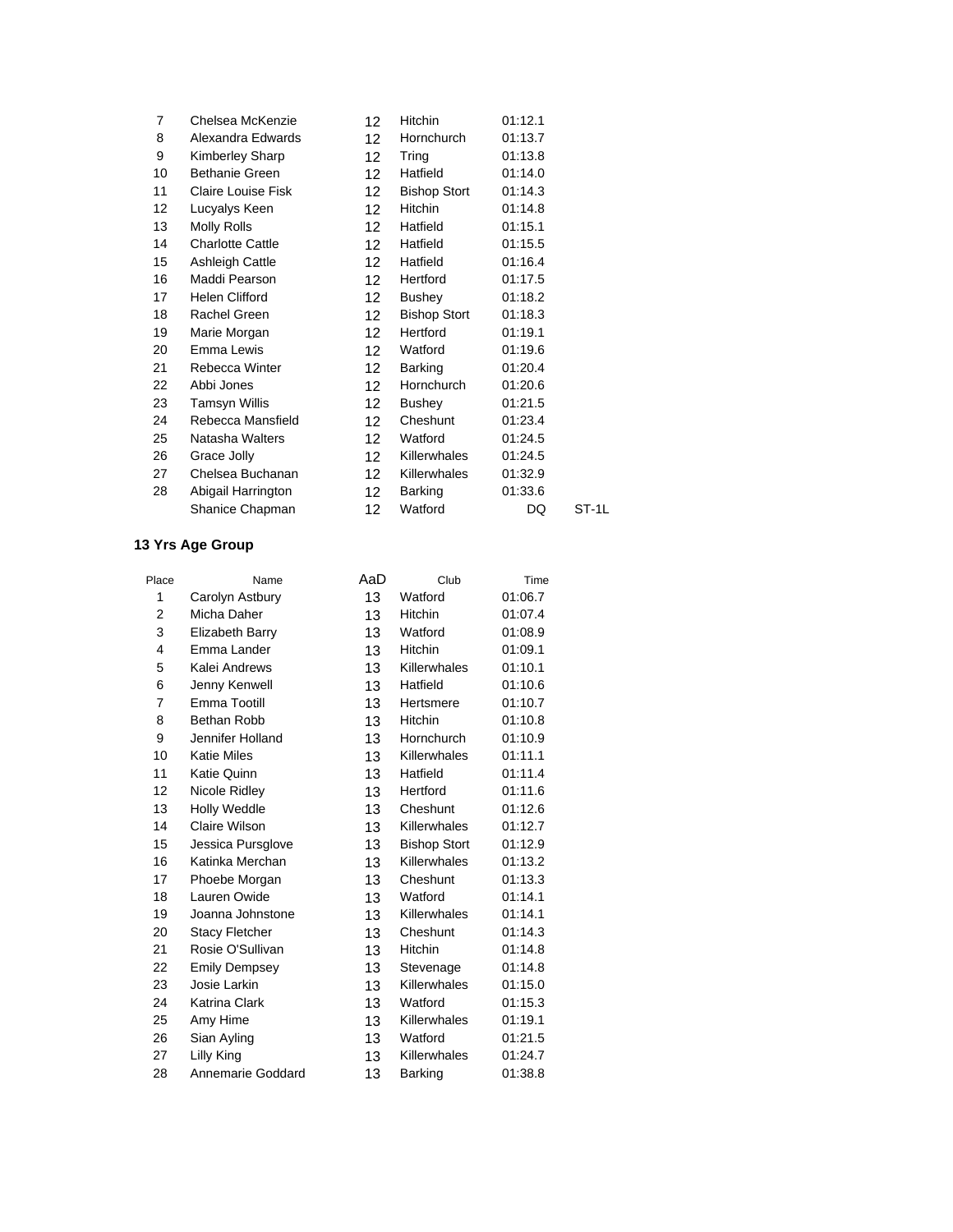| Place | Name               | AaD | Club                | Time    |
|-------|--------------------|-----|---------------------|---------|
| 1     | Lauren Rouffe      | 14  | Killerwhales        | 01:04.4 |
| 2     | Natasha Brown      | 14  | Hertford            | 01:05.0 |
| 3     | Laura Smith        | 14  | Hatfield            | 01:05.0 |
| 4     | Emma Keen          | 14  | Hitchin             | 01:07.4 |
| 4     | Laura Kenwell      | 14  | Hatfield            | 01:07.4 |
| 6     | Jessica Huggett    | 14  | <b>Bishop Stort</b> | 01:07.8 |
| 7     | Ellen Scott        | 14  | Killerwhales        | 01:09.0 |
| 8     | Francesca Clark    | 14  | Hornchurch          | 01:09.9 |
| 9     | Robyn Beadel       | 14  | Killerwhales        | 01:10.4 |
| 10    | Rachel Green       | 14  | Killerwhales        | 01:13.5 |
| 11    | <b>Abbie Peett</b> | 14  | Verulam             | 01:14.1 |
| 12    | Ami Shah           | 14  | Hertsmere           | 01:16.2 |
| 13    | Nicola Shepherd    | 14  | Stevenage           | 01:21.6 |
| 14    | Victoria Beaumont  | 14  | Killerwhales        | 01:23.5 |

## **15 Yrs/Over Age Group**

| Place | Name                   | AaD | Club                | Time       |
|-------|------------------------|-----|---------------------|------------|
| 1     | <b>Kirsty Forbes</b>   | 15  | Killerwhales        | 01:02.3    |
| 2     | Laura West             | 15  | Hitchin             | 01:02.4    |
| 3     | <b>Helen Baldrance</b> | 16  | <b>Hitchin</b>      | 01:05.3    |
| 4     | Joanna Sutherland      | 15  | <b>Bishop Stort</b> | 01:05.7    |
| 5     | Sasha Gilbert          | 16  | <b>Bishop Stort</b> | 01:06.8    |
| 6     | Laura Andrews          | 16  | Killerwhales        | 01:07.0    |
| 7     | <b>Henny Andrews</b>   | 15  | Killerwhales        | 01:07.4    |
| 8     | Lauren Simmonds        | 15  | Watford             | 01:07.8    |
| 9     | <b>Kelly Cuthbert</b>  | 15  | Watford             | 01:07.9    |
| 10    | Jade Barrett           | 16  | <b>Hitchin</b>      | 01:08.1    |
| 11    | Emma Conybeare         | 15  | Tring               | 01:08.7    |
| 12    | Gemma Akers            | 18  | Cheshunt            | 01:09.0    |
| 13    | Sarah Willer           | 25  | Watford             | 01:09.4    |
| 14    | Susannah Haynes        | 15  | Killerwhales        | 01:09.6    |
| 15    | Rebecca Allen          | 15  | Hitchin             | 01:09.8    |
| 16    | Julia Braybrooke       | 18  | Killerwhales        | 01:10.1    |
| 17    | Christina Holland      | 15  | Hornchurch          | 01:10.4    |
| 18    | <b>Ellena Wheatley</b> | 15  | Killerwhales        | 01:11.0    |
| 19    | Katherine Walsh        | 15  | Killerwhales        | 01:11.9    |
| 20    | Nicola Sharkey         | 15  | Hatfield            | 01:13.9    |
| 21    | Joyce Draycott         | 15  | Verulam             | 01:14.0    |
| 22    | Abby Patterson         | 15  | Verulam             | 01:15.1    |
| 23    | Hayley Doran           | 16  | Hitchin             | 01:15.5    |
| 24    | Jenna Lock             | 16  | Barking             | 01:16.5    |
| 25    | Grace Webb             | 15  | Cheshunt            | 01:18.7    |
| 26    | Zara Goddard           | 16  | <b>Barking</b>      | 01:19.0    |
| 27    | Hollie Buchanan        | 15  | Killerwhales        | 01:20.8    |
|       | Janine Rayner          | 16  | Killerwhales        | <b>DNC</b> |
|       | Rosy Shearman          | 15  | Tring               | <b>DNC</b> |

| AaD<br>Club<br>Place<br>Name | Time |
|------------------------------|------|
|------------------------------|------|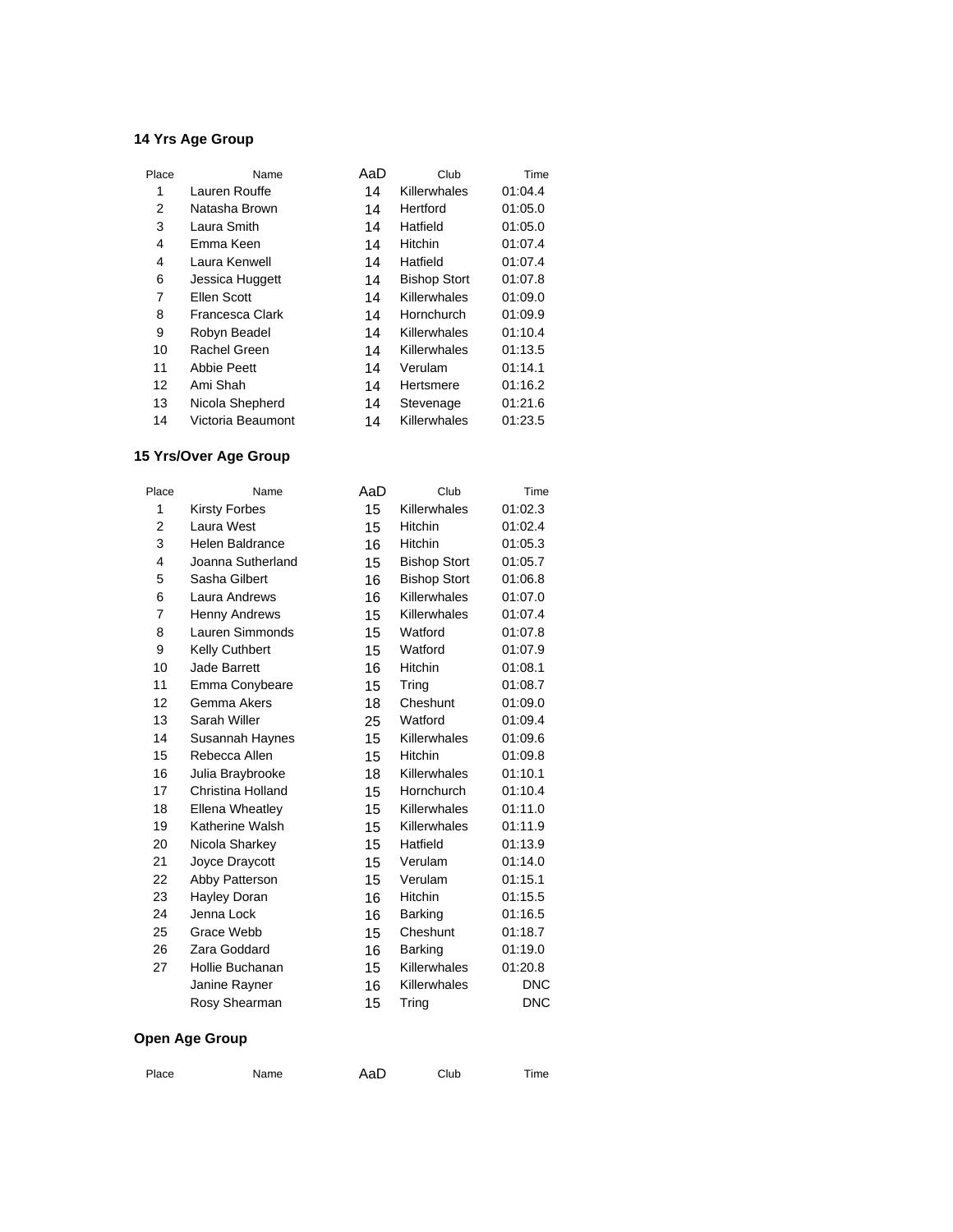| 1  | <b>Kirsty Forbes</b>   | 15       | Killerwhales        | 01:02.3 |
|----|------------------------|----------|---------------------|---------|
| 2  | Laura West             | 15       | Hitchin             | 01:02.4 |
| 3  | Lauren Rouffe          | 14       | Killerwhales        | 01:04.4 |
| 4  | Natasha Brown          | 14       | Hertford            | 01:05.0 |
| 5  | Laura Smith            | 14       | Hatfield            | 01:05.0 |
| 6  | Helen Baldrance        | 16       | Hitchin             | 01:05.3 |
| 7  | Joanna Sutherland      | 15       | <b>Bishop Stort</b> | 01:05.7 |
| 8  | Sarah Swindell         | 12       | Hatfield            | 01:06.2 |
| 9  | Carolyn Astbury        | 13       | Watford             | 01:06.7 |
| 10 | Sasha Gilbert          | 16       | <b>Bishop Stort</b> | 01:06.8 |
| 11 | Laura Andrews          | 16       | Killerwhales        | 01:07.0 |
| 12 | Emma Keen              | 14       | Hitchin             | 01:07.4 |
| 12 | <b>Henny Andrews</b>   | 15       | Killerwhales        | 01:07.4 |
| 12 | Laura Kenwell          | 14       | Hatfield            | 01:07.4 |
| 15 | Micha Daher            | 13       | Hitchin             | 01:07.4 |
| 16 | Lauren Simmonds        | 15       | Watford             | 01:07.8 |
| 16 | Jessica Huggett        | 14       | <b>Bishop Stort</b> | 01:07.8 |
| 18 | Kelly Cuthbert         | 15       | Watford             | 01:07.9 |
| 19 | <b>Jade Barrett</b>    | 16       | Hitchin             | 01:08.1 |
| 20 | Emma Conybeare         | 15       | Tring               | 01:08.7 |
| 21 | Elizabeth Barry        | 13       | Watford             | 01:08.9 |
| 22 | Gemma Akers            | 18       | Cheshunt            | 01:09.0 |
| 23 | <b>Ellen Scott</b>     | 14       | Killerwhales        | 01:09.0 |
| 24 | Paige Dore-Boize       | 12       | Watford             | 01:09.1 |
| 25 | Emma Lander            | 13       | Hitchin             | 01:09.1 |
| 26 | Saffron Ardern         | 12       | Hoddesdon           | 01:09.2 |
| 27 | Sarah Willer           | 25       | Watford             | 01:09.4 |
| 28 | Susannah Haynes        | 15       | Killerwhales        | 01:09.6 |
| 29 | Rebecca Allen          | 15       | <b>Hitchin</b>      | 01:09.8 |
| 30 | Francesca Clark        | 14       | Hornchurch          | 01:09.9 |
| 31 | Georgia Shaw           | 12       | Killerwhales        | 01:09.9 |
| 32 | Julia Braybrooke       | 18       | Killerwhales        | 01:10.1 |
| 33 | Kalei Andrews          | 13       | Killerwhales        | 01:10.1 |
| 34 | Christina Holland      | 15       | Hornchurch          | 01:10.4 |
| 34 | Robyn Beadel           | 14       | Killerwhales        | 01:10.4 |
| 36 | Abigail Lavallin       | 12       | Mid Beds            | 01:10.6 |
| 37 | Jenny Kenwell          | 13       | Hatfield            | 01:10.6 |
| 38 | Emma Tootill           | 13       | Hertsmere           | 01:10.7 |
| 39 | Bethan Robb            | 13       | Hitchin             | 01:10.8 |
| 40 | Jennifer Holland       | 13       | Hornchurch          | 01:10.9 |
| 41 | <b>Ellena Wheatley</b> | 15       | Killerwhales        | 01:11.0 |
| 42 | <b>Katie Miles</b>     | 13       | Killerwhales        | 01:11.1 |
| 43 | Nina Wiseman           | 12       | <b>Bishop Stort</b> | 01:11.1 |
| 44 | <b>Katie Quinn</b>     | 13       | Hatfield            | 01:11.4 |
| 45 | Nicole Ridley          | 13       | Hertford            | 01:11.6 |
| 46 | Katherine Walsh        | 15       | Killerwhales        | 01:11.9 |
| 47 | Chelsea McKenzie       | 12       | <b>Hitchin</b>      | 01:12.1 |
| 48 | Holly Weddle           | 13       | Cheshunt            | 01:12.6 |
| 49 | Claire Wilson          | 13       | Killerwhales        | 01:12.7 |
| 50 | Jessica Pursglove      |          | <b>Bishop Stort</b> | 01:12.9 |
| 51 | Katinka Merchan        | 13       | Killerwhales        | 01:13.2 |
| 52 | Phoebe Morgan          | 13       | Cheshunt            | 01:13.3 |
| 53 | Rachel Green           | 13<br>14 | Killerwhales        | 01:13.5 |
| 54 | Alexandra Edwards      | 12       | Hornchurch          | 01:13.7 |
| 55 | Kimberley Sharp        | 12       |                     | 01:13.8 |
|    |                        |          | Tring               |         |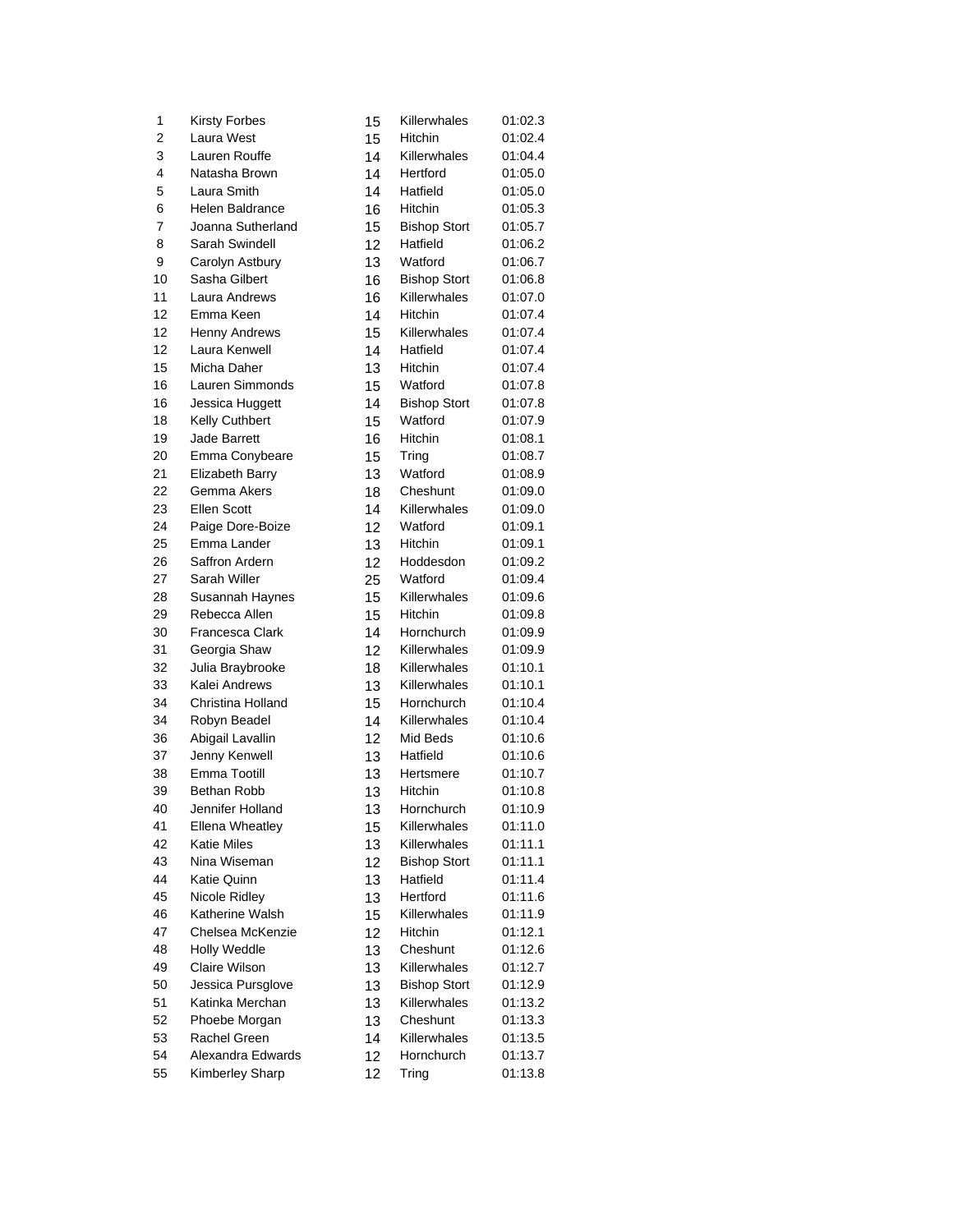| 56 | Nicola Sharkey            | 15 | Hatfield            | 01:13.9    |       |
|----|---------------------------|----|---------------------|------------|-------|
| 57 | Joyce Draycott            | 15 | Verulam             | 01:14.0    |       |
| 58 | <b>Bethanie Green</b>     | 12 | Hatfield            | 01:14.0    |       |
| 59 | <b>Abbie Peett</b>        | 14 | Verulam             | 01:14.1    |       |
| 60 | Lauren Owide              | 13 | Watford             | 01:14.1    |       |
| 61 | Joanna Johnstone          | 13 | Killerwhales        | 01:14.1    |       |
| 62 | <b>Stacy Fletcher</b>     | 13 | Cheshunt            | 01:14.3    |       |
| 63 | <b>Claire Louise Fisk</b> | 12 | <b>Bishop Stort</b> | 01:14.3    |       |
| 64 | Lucyalys Keen             | 12 | <b>Hitchin</b>      | 01:14.8    |       |
| 65 | Rosie O'Sullivan          | 13 | Hitchin             | 01:14.8    |       |
| 66 | <b>Emily Dempsey</b>      | 13 | Stevenage           | 01:14.8    |       |
| 67 | Josie Larkin              | 13 | Killerwhales        | 01:15.0    |       |
| 68 | <b>Molly Rolls</b>        | 12 | Hatfield            | 01:15.1    |       |
| 69 | Abby Patterson            | 15 | Verulam             | 01:15.1    |       |
| 70 | <b>Katrina Clark</b>      | 13 | Watford             | 01:15.3    |       |
| 71 | <b>Charlotte Cattle</b>   | 12 | Hatfield            | 01:15.5    |       |
| 71 | <b>Hayley Doran</b>       | 16 | Hitchin             | 01:15.5    |       |
| 73 | Ami Shah                  | 14 | Hertsmere           | 01:16.2    |       |
| 74 | <b>Ashleigh Cattle</b>    | 12 | Hatfield            | 01:16.4    |       |
| 75 | Jenna Lock                | 16 | Barking             | 01:16.5    |       |
| 76 | Maddi Pearson             | 12 | Hertford            | 01:17.5    |       |
| 77 | <b>Helen Clifford</b>     | 12 | Bushey              | 01:18.2    |       |
| 78 | Rachel Green              | 12 | <b>Bishop Stort</b> | 01:18.3    |       |
| 79 | Grace Webb                | 15 | Cheshunt            | 01:18.7    |       |
| 80 | Zara Goddard              | 16 | Barking             | 01:19.0    |       |
| 81 | Amy Hime                  | 13 | Killerwhales        | 01:19.1    |       |
| 82 | Marie Morgan              | 12 | Hertford            | 01:19.1    |       |
| 83 | Emma Lewis                | 12 | Watford             | 01:19.6    |       |
| 84 | Rebecca Winter            | 12 | Barking             | 01:20.4    |       |
| 85 | Abbi Jones                | 12 | Hornchurch          | 01:20.6    |       |
| 86 | Hollie Buchanan           | 15 | Killerwhales        | 01:20.8    |       |
| 87 | <b>Tamsyn Willis</b>      | 12 | <b>Bushey</b>       | 01:21.5    |       |
| 87 | Sian Ayling               | 13 | Watford             | 01:21.5    |       |
| 89 | Nicola Shepherd           | 14 | Stevenage           | 01:21.6    |       |
| 90 | Rebecca Mansfield         | 12 | Cheshunt            | 01:23.4    |       |
| 91 | Victoria Beaumont         | 14 | Killerwhales        | 01:23.5    |       |
| 92 | Natasha Walters           | 12 | Watford             | 01:24.5    |       |
| 93 | Grace Jolly               | 12 | Killerwhales        | 01:24.5    |       |
| 94 | Lilly King                | 13 | Killerwhales        | 01:24.7    |       |
| 95 | Chelsea Buchanan          | 12 | Killerwhales        | 01:32.9    |       |
| 96 | Abigail Harrington        | 12 | Barking             | 01:33.6    |       |
| 97 | Annemarie Goddard         | 13 | Barking             | 01:38.8    |       |
|    | Janine Rayner             | 16 | Killerwhales        | <b>DNC</b> |       |
|    | Rosy Shearman             | 15 | Tring               | <b>DNC</b> |       |
|    | Shanice Chapman           | 12 | Watford             | DQ         | ST-1L |

# **Event 8 Boys 12 Yrs/Over 100m Freestyle**

| Place | Name                   | AaD | Club         | Time    |
|-------|------------------------|-----|--------------|---------|
| 1     | Louis Lander-Deacon    | 12  | Hemel Hemp   | 01:03.0 |
|       | David Kelleway         | 12  | Ware         | 01:06.4 |
| 3     | Lewis Clifford-Stephen | 12. | Killerwhales | 01:07.4 |
| Δ     | Levi Lucas             | 12. | Hatfield     | 01:08.2 |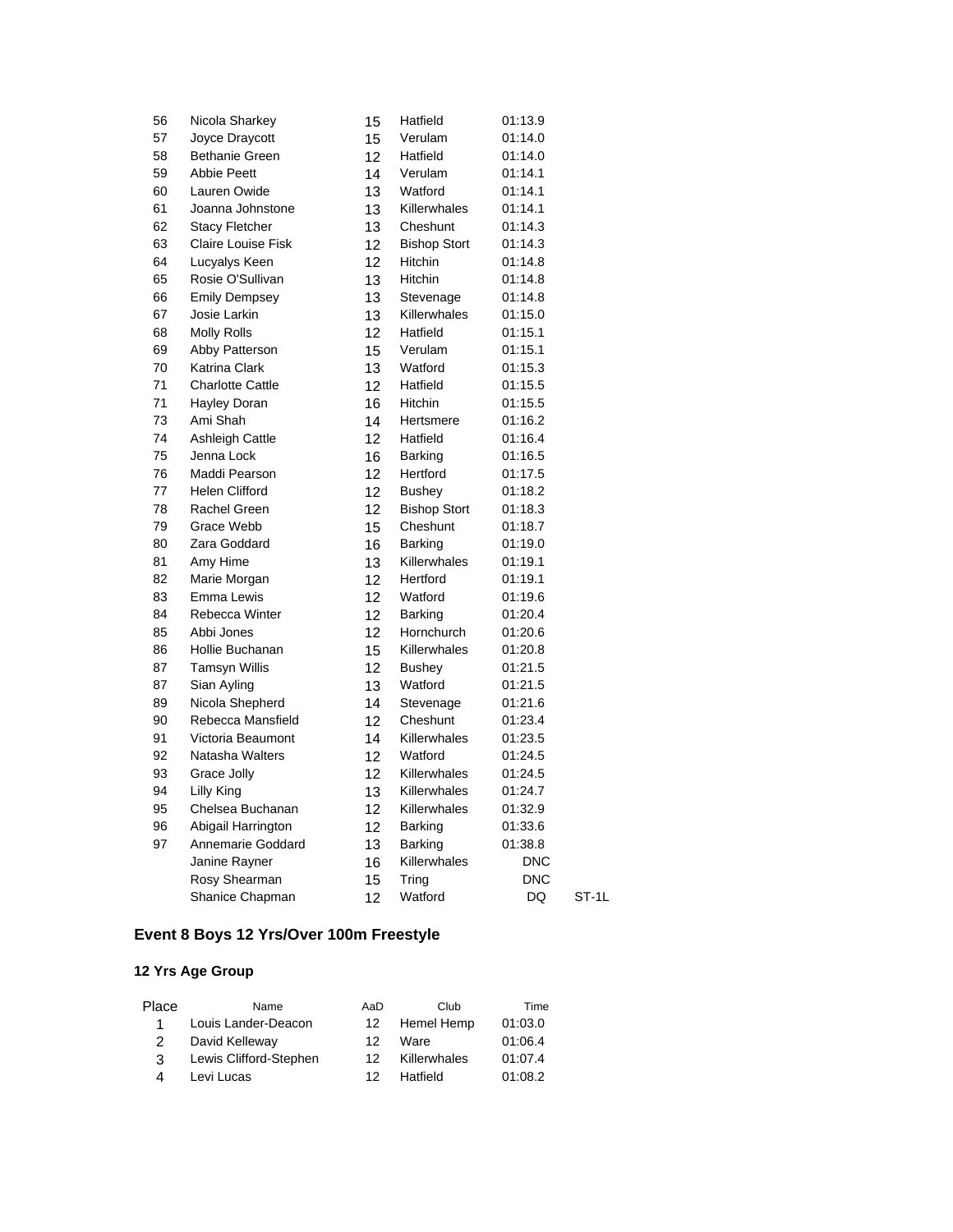| 5  | Lewis Dighton          | 12 | Hitchin      | 01:10.6 |
|----|------------------------|----|--------------|---------|
| 6  | <b>Christopher Cox</b> | 12 | Hertsmere    | 01:10.8 |
| 7  | Joseph Whitbread       | 12 | Teddington   | 01:14.2 |
| 8  | Tom Ward               | 12 | Stevenage    | 01:14.6 |
| 9  | <b>Nik Spears</b>      | 12 | Watford      | 01:17.1 |
| 10 | Max Robinson           | 12 | Stevenage    | 01:17.9 |
| 11 | <b>Daniel Paulett</b>  | 12 | Stevenage    | 01:20.4 |
| 12 | Joe Sisson             | 12 | Killerwhales | 01:23.7 |
| 13 | Michael Walsh          | 12 | Killerwhales | 01:26.2 |
| 14 | Joseph Mahon           | 12 | Stevenage    | 01:33.8 |

| Name                    | AaD | Club                | Time    |     |
|-------------------------|-----|---------------------|---------|-----|
| James Sutherland        | 13  | Hatfield            | 01:00.3 |     |
| Craig Ross              | 13  | Ware                | 01:01.0 |     |
| Johnny Congdon          | 13  | Killerwhales        | 01:03.6 |     |
| Ben King                | 13  | Cheshunt            | 01:06.6 |     |
| <b>Billy O'Neill</b>    | 13  | Watford             | 01:07.2 |     |
| Lee Parker              | 13  | Killerwhales        | 01:09.1 |     |
| David Mills             | 13  | Hornchurch          | 01:09.7 |     |
| Alex Playell            | 13  | Hornchurch          | 01:11.4 |     |
| <b>Robert Baldrance</b> | 13  | Hitchin             | 01:12.1 |     |
| Nick Wright             | 13  | <b>Bishop Stort</b> | 01:13.5 |     |
| Oliver Wiseman          | 13  | <b>Bishop Stort</b> | 01:15.4 |     |
| Daniel Sharkey          | 13  | Hatfield            | 01:17.6 |     |
| Thomas Lee              | 13  | <b>Bishop Stort</b> | 01:19.3 |     |
| <b>Alexander Trew</b>   | 13  | Cheshunt            | 01:27.5 |     |
| <b>Stuart Webb</b>      | 13  | Verulam             | DQ      | ST- |
|                         |     |                     |         |     |

#### **14 Yrs Age Group**

| Place | Name                    | AaD | Club                | Time    |
|-------|-------------------------|-----|---------------------|---------|
| 1     | Aaron Galvani           | 14  | Hatfield            | 58.53   |
| 2     | Dean Smith              | 14  | Killerwhales        | 01:01.1 |
| 3     | <b>Matthew King</b>     | 14  | Watford             | 01:01.7 |
| 4     | Sam Munkley             | 14  | Hertsmere           | 01:02.5 |
| 5     | Adam Raw                | 14  | Watford             | 01:02.7 |
| 6     | Tony Keast              | 14  | Stevenage           | 01:03.2 |
| 7     | Lewis Rainbow           | 14  | Hitchin             | 01:03.3 |
| 8     | Tom Bircham             | 14  | Killerwhales        | 01:04.0 |
| 9     | Daniel Bleach           | 14  | Killerwhales        | 01:06.1 |
| 10    | Andrew O'Donovan        | 14  | <b>Bishop Stort</b> | 01:07.0 |
| 11    | <b>Christopher Tate</b> | 14  | Cheshunt            | 01:09.2 |
| 12    | Samuel Colby            | 14  | Cheshunt            | 01:10.1 |
| 13    | <b>Matthew Duric</b>    | 14  | Hitchin             | 01:13.6 |

#### **15 Yrs/Over Age Group**

| Place | Name                | AaD | Club      | Time  |
|-------|---------------------|-----|-----------|-------|
| 1     | Alexander Lodge     | 15  | Hatfield  | 55.85 |
|       | <b>Ben Dollard</b>  | 18  | Watford   | 57.89 |
| 3     | Greg Lasenby        | 20  | Stevenage | 58.19 |
| 4     | <b>Matthew Port</b> | 15  | Hitchin   | 58.47 |
| 5     | James Thorne        | 18  | Cheshunt  | 58.73 |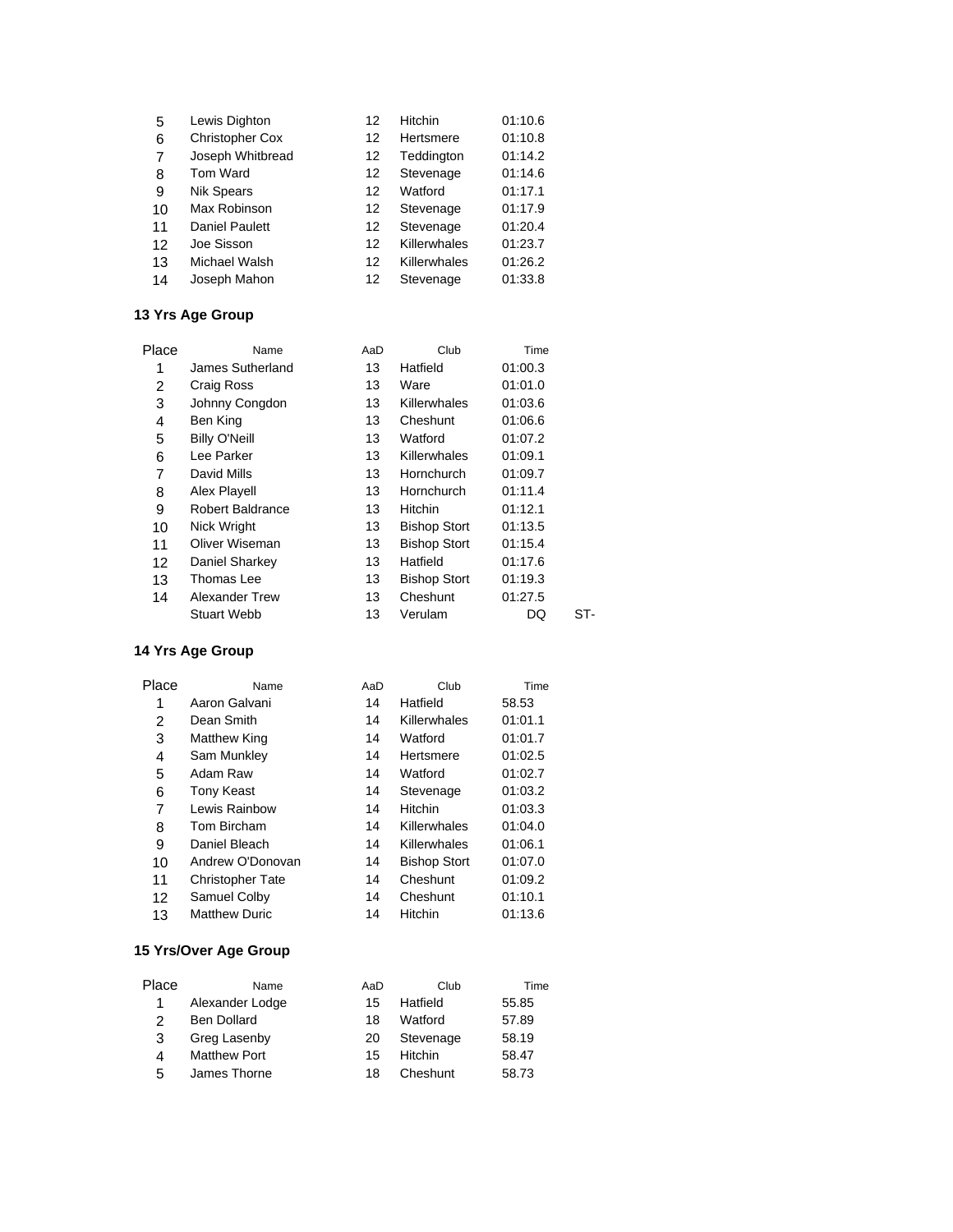| 6  | Daniel Hime            | 16 | Killerwhales        | 58.77   |       |
|----|------------------------|----|---------------------|---------|-------|
| 7  | <b>Matthew Smith</b>   | 15 | Hornchurch          | 59.77   |       |
| 8  | Martin Jones           | 16 | Cheshunt            | 01:00.2 |       |
| 9  | Ben Clifford-Stephenso | 16 | <b>Killerwhales</b> | 01:00.3 |       |
| 10 | David Haynes           | 17 | <b>Killerwhales</b> | 01:01.0 |       |
| 11 | <b>Matthew Vickers</b> | 15 | Cheshunt            | 01:01.2 |       |
| 12 | <b>Richard Molloy</b>  | 15 | Ware                | 01:01.7 |       |
| 13 | Daniel Harrington      | 15 | Barking             | 01:01.8 |       |
| 14 | <b>Scott Neal</b>      | 16 | Barking             | 01:02.2 |       |
| 15 | James Shelly           | 15 | <b>Killerwhales</b> | 01:02.3 |       |
| 16 | Simon Northcote        | 17 | Cheshunt            | 01:03.6 |       |
| 17 | Adam Conway            | 15 | <b>Killerwhales</b> | 01:03.8 |       |
| 18 | Adam Connell           | 15 | <b>Hitchin</b>      | 01:04.8 |       |
| 19 | Dayne Lunn             | 15 | Cheshunt            | 01:04.9 |       |
| 20 | James Croxon           | 15 | <b>Killerwhales</b> | 01:05.0 |       |
| 21 | Jack George            | 15 | Stevenage           | 01:05.2 |       |
| 22 | Michael Taylor-Wells   | 16 | Cheshunt            | 01:05.2 |       |
| 23 | Craig Hurlock          | 15 | Barking             | 01:05.3 |       |
| 24 | Michael Dowds          | 17 | Watford             | 01:07.0 |       |
| 25 | Gavin Johnstone        | 16 | Killerwhales        | 01:07.8 |       |
| 26 | Michael Rooke          | 15 | Barking             | 01:08.0 |       |
|    | Sam Nagel              | 15 | <b>Killerwhales</b> | DQ      | ST-1L |

| Place | Name                   | AaD | Club           | Time    |
|-------|------------------------|-----|----------------|---------|
| 1     | Alexander Lodge        | 15  | Hatfield       | 55.85   |
| 2     | <b>Ben Dollard</b>     | 18  | Watford        | 57.89   |
| 3     | Greg Lasenby           | 20  | Stevenage      | 58.19   |
| 4     | <b>Matthew Port</b>    | 15  | Hitchin        | 58.47   |
| 5     | Aaron Galvani          | 14  | Hatfield       | 58.53   |
| 6     | James Thorne           | 18  | Cheshunt       | 58.73   |
| 7     | Daniel Hime            | 16  | Killerwhales   | 58.77   |
| 8     | <b>Matthew Smith</b>   | 15  | Hornchurch     | 59.77   |
| 9     | Martin Jones           | 16  | Cheshunt       | 01:00.2 |
| 10    | Ben Clifford-Stephenso | 16  | Killerwhales   | 01:00.3 |
| 11    | James Sutherland       | 13  | Hatfield       | 01:00.3 |
| 12    | Craig Ross             | 13  | Ware           | 01:01.0 |
| 13    | David Haynes           | 17  | Killerwhales   | 01:01.0 |
| 14    | Dean Smith             | 14  | Killerwhales   | 01:01.1 |
| 15    | <b>Matthew Vickers</b> | 15  | Cheshunt       | 01:01.2 |
| 16    | <b>Matthew King</b>    | 14  | Watford        | 01:01.7 |
| 17    | <b>Richard Molloy</b>  | 15  | Ware           | 01:01.7 |
| 18    | Daniel Harrington      | 15  | Barking        | 01:01.8 |
| 19    | <b>Scott Neal</b>      | 16  | Barking        | 01:02.2 |
| 20    | James Shelly           | 15  | Killerwhales   | 01:02.3 |
| 21    | Sam Munkley            | 14  | Hertsmere      | 01:02.5 |
| 22    | Adam Raw               | 14  | Watford        | 01:02.7 |
| 23    | Louis Lander-Deacon    | 12  | Hemel Hemp     | 01:03.0 |
| 24    | <b>Tony Keast</b>      | 14  | Stevenage      | 01:03.2 |
| 25    | Lewis Rainbow          | 14  | <b>Hitchin</b> | 01:03.3 |
| 26    | Simon Northcote        | 17  | Cheshunt       | 01:03.6 |
| 27    | Johnny Congdon         | 13  | Killerwhales   | 01:03.6 |
| 28    | Adam Conway            | 15  | Killerwhales   | 01:03.8 |
| 29    | Tom Bircham            | 14  | Killerwhales   | 01:04.0 |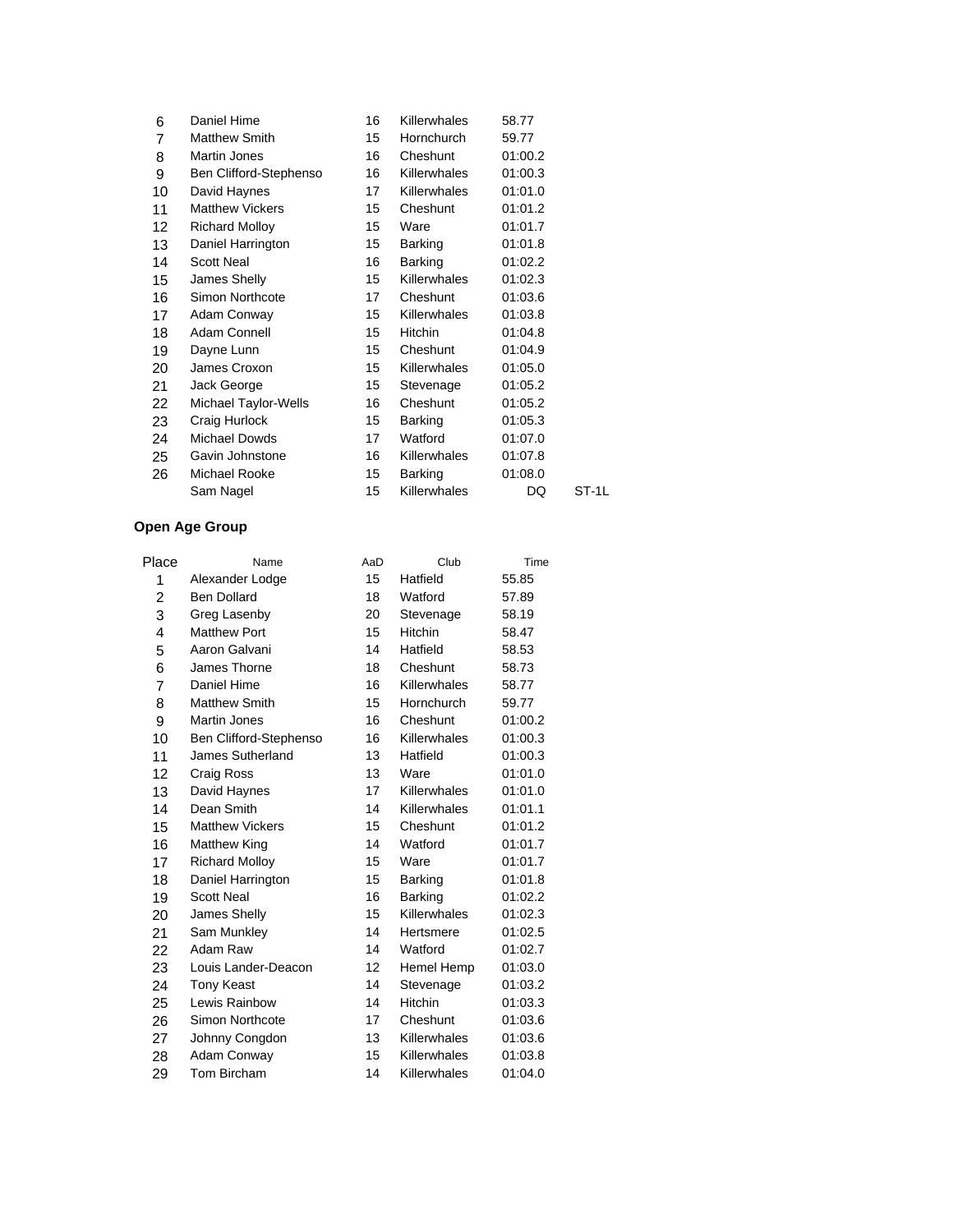| 30 | Adam Connell            | 15 | Hitchin             | 01:04.8   |       |
|----|-------------------------|----|---------------------|-----------|-------|
| 31 | Dayne Lunn              | 15 | Cheshunt            | 01:04.9   |       |
| 32 | James Croxon            | 15 | Killerwhales        | 01:05.0   |       |
| 33 | Jack George             | 15 | Stevenage           | 01:05.2   |       |
| 34 | Michael Taylor-Wells    | 16 | Cheshunt            | 01:05.2   |       |
| 35 | Craig Hurlock           | 15 | Barking             | 01:05.3   |       |
| 36 | Daniel Bleach           | 14 | Killerwhales        | 01:06.1   |       |
| 37 | David Kelleway          | 12 | Ware                | 01:06.4   |       |
| 38 | Ben King                | 13 | Cheshunt            | 01:06.6   |       |
| 39 | Andrew O'Donovan        | 14 | <b>Bishop Stort</b> | 01:07.0   |       |
| 40 | <b>Michael Dowds</b>    | 17 | Watford             | 01:07.0   |       |
| 41 | <b>Billy O'Neill</b>    | 13 | Watford             | 01:07.2   |       |
| 42 | Lewis Clifford-Stephen  | 12 | Killerwhales        | 01:07.4   |       |
| 43 | Gavin Johnstone         | 16 | Killerwhales        | 01:07.8   |       |
| 44 | Michael Rooke           | 15 | Barking             | 01:08.0   |       |
| 45 | Levi Lucas              | 12 | Hatfield            | 01:08.2   |       |
| 46 | Lee Parker              | 13 | Killerwhales        | 01:09.1   |       |
| 47 | Christopher Tate        | 14 | Cheshunt            | 01:09.2   |       |
| 48 | David Mills             | 13 | Hornchurch          | 01:09.7   |       |
| 49 | Samuel Colby            | 14 | Cheshunt            | 01:10.1   |       |
| 50 | Lewis Dighton           | 12 | Hitchin             | 01:10.6   |       |
| 51 | <b>Christopher Cox</b>  | 12 | Hertsmere           | 01:10.8   |       |
| 52 | <b>Alex Playell</b>     | 13 | Hornchurch          | 01:11.4   |       |
| 53 | <b>Robert Baldrance</b> | 13 | Hitchin             | 01:12.1   |       |
| 54 | Nick Wright             | 13 | <b>Bishop Stort</b> | 01:13.5   |       |
| 55 | <b>Matthew Duric</b>    | 14 | Hitchin             | 01:13.6   |       |
| 56 | Joseph Whitbread        | 12 | Teddington          | 01:14.2   |       |
| 57 | Tom Ward                | 12 | Stevenage           | 01:14.6   |       |
| 58 | Oliver Wiseman          | 13 | <b>Bishop Stort</b> | 01:15.4   |       |
| 59 | <b>Nik Spears</b>       | 12 | Watford             | 01:17.1   |       |
| 60 | Daniel Sharkey          | 13 | Hatfield            | 01:17.6   |       |
| 61 | Max Robinson            | 12 | Stevenage           | 01:17.9   |       |
| 62 | Thomas Lee              | 13 | <b>Bishop Stort</b> | 01:19.3   |       |
| 63 | <b>Daniel Paulett</b>   | 12 | Stevenage           | 01:20.4   |       |
| 64 | Joe Sisson              | 12 | Killerwhales        | 01:23.7   |       |
| 65 | Michael Walsh           | 12 | Killerwhales        | 01:26.2   |       |
| 66 | Alexander Trew          | 13 | Cheshunt            | 01:27.5   |       |
| 67 | Joseph Mahon            | 12 | Stevenage           | 01:33.8   |       |
|    | <b>Stuart Webb</b>      | 13 | Verulam             | DQ        | ST-   |
|    | Sam Nagel               | 15 | Killerwhales        | <b>DQ</b> | ST-1L |
|    |                         |    |                     |           |       |

# **Event 9 Girls 11 Yrs/Under 50m Breaststroke**

| Place | Name                    | AaD | Club                | Time    |
|-------|-------------------------|-----|---------------------|---------|
| 1     | Naomi Raw               | 9   | Bushey              | 51.55   |
| 2     | <b>Katherine Harris</b> | 9   | <b>Bishop Stort</b> | 51.60   |
| 3     | Ashley Ransome          | 9   | Hertford            | 52.78   |
| 4     | Annabelle Jolly         | 9   | Killerwhales        | 53.86   |
| 5     | Abigal Smith            | 9   | Hertsmere           | 56.82   |
| 6     | Molly McKenzie          | 9   | Hitchin             | 57.17   |
| 7     | <b>Sky Draper</b>       | 9   | Watford             | 58.06   |
| 8     | Danielle Rooke          | 9   | <b>Barking</b>      | 01:00.1 |
| 9     | Sona Shah               | 9   | Hertsmere           | 01:00.6 |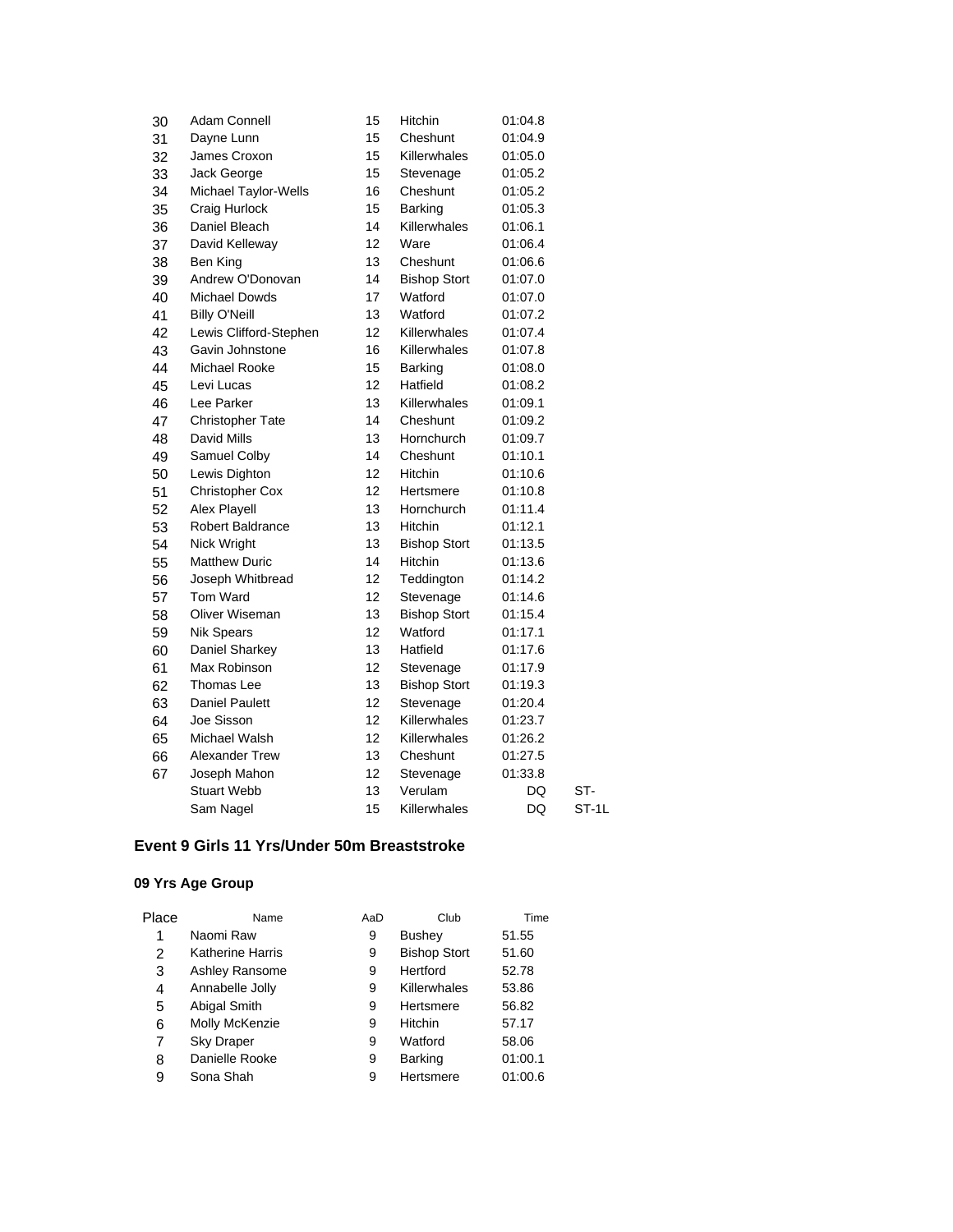| Place | Name                      | AaD | Club                | Time    |       |
|-------|---------------------------|-----|---------------------|---------|-------|
| 1     | Lydia Smith               | 10  | Hatfield            | 45.38   |       |
| 2     | Kathryn Burr              | 10  | Hertford            | 47.01   |       |
| 3     | Jaye Western              | 10  | Hitchin             | 48.31   |       |
| 4     | Charlotte Reid            | 10  | Hitchin             | 48.93   |       |
| 5     | Emma Jayne Fisk           | 10  | <b>Bishop Stort</b> | 49.39   |       |
| 6     | Danielle Unsworth         | 10  | Verulam             | 49.62   |       |
| 7     | Rebecca Welch             | 10  | Cheshunt            | 50.45   |       |
| 8     | Grace Lee                 | 10  | <b>Bishop Stort</b> | 50.75   |       |
| 9     | Joanna Webb               | 10  | Hertford            | 53.39   |       |
| 10    | Ellie Shearman            | 10  | Tring               | 54.51   |       |
| 11    | Sophie Sheard             | 10  | <b>Hitchin</b>      | 55.16   |       |
| 12    | Hannah Parker             | 10  | Cheshunt            | 55.59   |       |
| 13    | Keira Sullivan            | 10  | Cheshunt            | 55.90   |       |
| 14    | <b>Taryn Rice</b>         | 10  | <b>Bushey</b>       | 56.45   |       |
| 15    | Emma Riddick              | 10  | Hoddesdon           | 56.74   |       |
| 16    | Sarah Pritchard           | 10  | Tring               | 58.50   |       |
| 17    | <b>Madeleine Phillips</b> | 10  | Cheshunt            | 01:01.4 |       |
| 18    | Eleanor Harris            | 10  | Cheshunt            | 01:03.5 |       |
|       | Zoe Leftley               | 10  | Barking             | DQ      | SL-1L |
|       | Zoe Stewart               | 10  | Watford             | DQ      | ST-   |
|       |                           |     |                     |         |       |

## **11 Yrs Age Group**

| Place           | Name                      | AaD | Club                | Time  |     |
|-----------------|---------------------------|-----|---------------------|-------|-----|
| 1               | Omonigho Momodu           | 11  | Killerwhales        | 39.31 |     |
| 2               | <b>Charlotte Claridge</b> | 11  | Hatfield            | 40.22 |     |
| 3               | <b>Harriet Cook</b>       | 11  | Cheshunt            | 43.7  |     |
| 4               | Molly Scott               | 11  | Killerwhales        | 44.52 |     |
| 5               | E. Bickford-Sawkings      | 11  | Teddington          | 45.55 |     |
| 6               | Paige Steel               | 11  | Hornchurch          | 46.12 |     |
| $\overline{7}$  | Sarah Harley              | 11  | Barking             | 47.01 |     |
| 8               | Jade Abernethy            | 11  | Hertford            | 48.89 |     |
| 9               | Alexandra Duric           | 11  | <b>Hitchin</b>      | 49.17 |     |
| 10              | Kerry Ranger              | 11  | Cheshunt            | 49.18 |     |
| 11              | Natalie Galvani           | 11  | Hatfield            | 49.87 |     |
| 12 <sup>2</sup> | Darshni Shah              | 11  | Cheshunt            | 50.05 |     |
| 13              | Megan Davis               | 11  | Watford             | 50.15 |     |
| 14              | <b>Emily Neal</b>         | 11  | <b>Barking</b>      | 50.18 |     |
| 15              | Christina Harris          | 11  | <b>Bishop Stort</b> | 50.25 |     |
| 16              | <b>Charlotte Merrell</b>  | 11  | <b>Hitchin</b>      | 50.48 |     |
| 17              | Kate Dampster             | 11  | Killerwhales        | 50.76 |     |
| 18              | Georgia Beadel            | 11  | Killerwhales        | 52.23 |     |
| 19              | <b>Katie Vickers</b>      | 11  | Cheshunt            | 52.57 |     |
| 20              | Christina Stenson         | 11  | Killerwhales        | 53.45 |     |
| 21              | <b>Heather Tysoe</b>      | 11  | Watford             | 53.6  |     |
| 22              | <b>Heather Wilson</b>     | 11  | Killerwhales        | 54.07 |     |
| 23              | Lauren Dixie              | 11  | Watford             | 54.46 |     |
|                 | Amy Stewart               | 11  | Watford             | DQ    | ST- |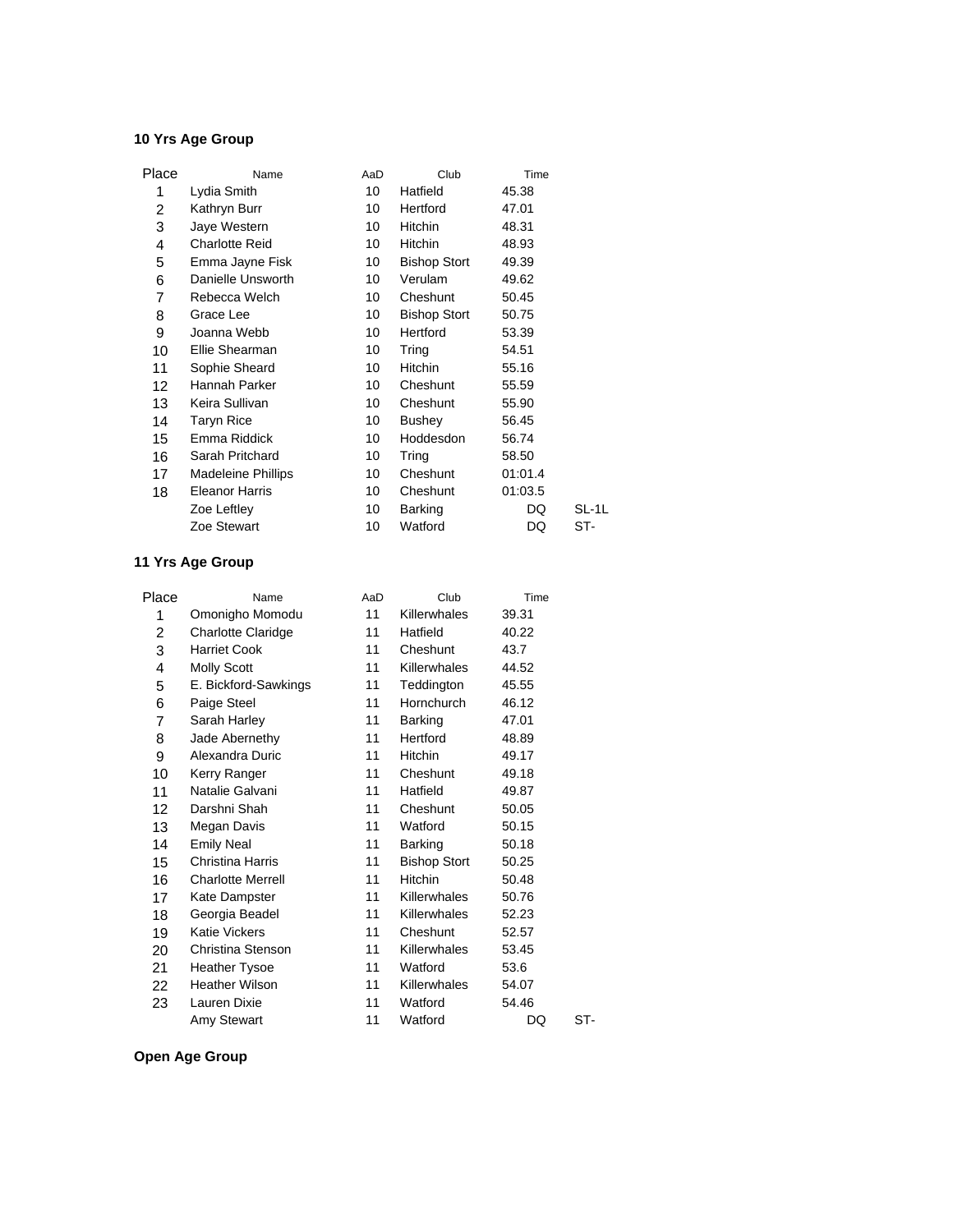| Place          | Name                      | AaD | Club                | Time    |         |
|----------------|---------------------------|-----|---------------------|---------|---------|
| 1              | Omonigho Momodu           | 11  | Killerwhales        | 39.31   |         |
| $\overline{c}$ | <b>Charlotte Claridge</b> | 11  | Hatfield            | 40.22   |         |
| 3              | <b>Harriet Cook</b>       | 11  | Cheshunt            | 43.70   |         |
| 4              | <b>Molly Scott</b>        | 11  | Killerwhales        | 44.52   |         |
| 5              | Lydia Smith               | 10  | Hatfield            | 45.38   |         |
| 6              | E. Bickford-Sawkings      | 11  | Teddington          | 45.55   |         |
| 7              | Paige Steel               | 11  | Hornchurch          | 46.12   |         |
| 8              | Sarah Harley              | 11  | Barking             | 47.01   |         |
| 8              | Kathryn Burr              | 10  | Hertford            | 47.01   |         |
| 10             | Jaye Western              | 10  | Hitchin             | 48.31   |         |
| 11             | Jade Abernethy            | 11  | Hertford            | 48.89   |         |
| 12             | <b>Charlotte Reid</b>     | 10  | <b>Hitchin</b>      | 48.93   |         |
| 13             | Alexandra Duric           | 11  | Hitchin             | 49.17   |         |
| 14             | Kerry Ranger              | 11  | Cheshunt            | 49.18   |         |
| 15             | Emma Jayne Fisk           | 10  | <b>Bishop Stort</b> | 49.39   |         |
| 16             | Danielle Unsworth         | 10  | Verulam             | 49.62   |         |
| 17             | Natalie Galvani           | 11  | Hatfield            | 49.87   |         |
| 18             | Darshni Shah              | 11  | Cheshunt            | 50.05   |         |
| 19             | Megan Davis               | 11  | Watford             | 50.15   |         |
| 20             | <b>Emily Neal</b>         | 11  | Barking             | 50.18   |         |
| 21             | <b>Christina Harris</b>   | 11  | <b>Bishop Stort</b> | 50.25   |         |
| 22             | Rebecca Welch             | 10  | Cheshunt            | 50.45   |         |
| 23             | <b>Charlotte Merrell</b>  | 11  | Hitchin             | 50.48   |         |
| 24             | Grace Lee                 | 10  | <b>Bishop Stort</b> | 50.75   |         |
| 25             | Kate Dampster             | 11  | Killerwhales        | 50.76   |         |
| 26             | Naomi Raw                 | 9   | <b>Bushey</b>       | 51.55   |         |
| 27             | <b>Katherine Harris</b>   | 9   | <b>Bishop Stort</b> | 51.60   |         |
| 28             | Georgia Beadel            | 11  | Killerwhales        | 52.23   |         |
| 29             | <b>Katie Vickers</b>      | 11  | Cheshunt            | 52.57   |         |
| 30             | Ashley Ransome            | 9   | Hertford            | 52.78   |         |
| 31             | Joanna Webb               | 10  | Hertford            | 53.39   |         |
| 32             | Christina Stenson         | 11  | Killerwhales        | 53.45   |         |
| 33             | <b>Heather Tysoe</b>      | 11  | Watford             | 53.60   |         |
| 34             | Annabelle Jolly           | 9   | Killerwhales        | 53.86   |         |
| 35             | <b>Heather Wilson</b>     | 11  | Killerwhales        | 54.07   |         |
| 36             | Lauren Dixie              | 11  | Watford             | 54.46   |         |
| 37             | Ellie Shearman            | 10  | Tring               | 54.51   |         |
| 38             | Sophie Sheard             | 10  | Hitchin             | 55.16   |         |
| 39             | Hannah Parker             | 10  | Cheshunt            | 55.59   |         |
| 40             | Keira Sullivan            | 10  | Cheshunt            | 55.90   |         |
| 41             | <b>Taryn Rice</b>         | 10  | <b>Bushey</b>       | 56.45   |         |
| 42             | Emma Riddick              | 10  | Hoddesdon           | 56.74   |         |
| 43             | Abigal Smith              | 9   | Hertsmere           | 56.82   |         |
| 44             | Molly McKenzie            | 9   | Hitchin             | 57.17   |         |
| 45             | <b>Sky Draper</b>         | 9   | Watford             | 58.06   |         |
| 46             | Sarah Pritchard           | 10  | Tring               | 58.50   |         |
| 47             | Danielle Rooke            | 9   | Barking             | 01:00.1 |         |
| 48             | Sona Shah                 | 9   | Hertsmere           | 01:00.6 |         |
| 49             | <b>Madeleine Phillips</b> | 10  | Cheshunt            | 01:01.4 |         |
| 50             | <b>Eleanor Harris</b>     | 10  | Cheshunt            | 01:03.5 |         |
|                | Zoe Leftley               | 10  | Barking             | DQ      | $SL-1L$ |
|                | Zoe Stewart               | 10  | Watford             | DQ      | ST-     |
|                | Amy Stewart               | 11  | Watford             | DQ      | ST-     |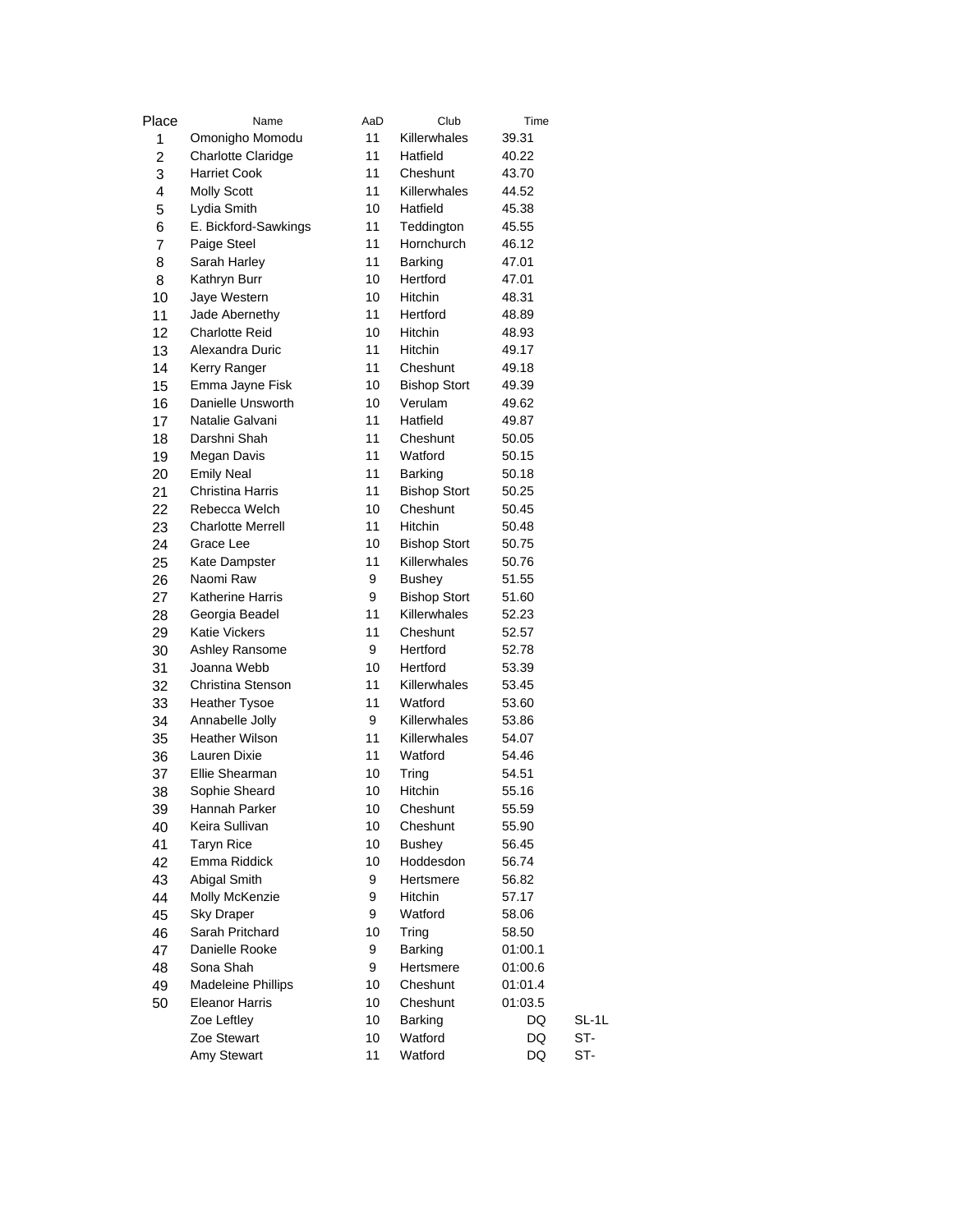# **Event 10 Boys 11 Yrs/Under 50m Breaststroke**

# **09 Yrs Age Group**

| Place        | Name                     | AaD | Club           | Time    |  |
|--------------|--------------------------|-----|----------------|---------|--|
| $\mathbf{1}$ | George Lavallin          | 9   | Mid Beds       | 49.22   |  |
| 2            | Luke Jones               | 9   | Hertsmere      | 51.85   |  |
| 3            | <b>Christopher Evans</b> | 9   | Hatfield       | 53.87   |  |
| 4            | Priyen Shah              | 9   | Cheshunt       | 58.78   |  |
| 5            | Jason Trew               | 9   | Cheshunt       | 58.79   |  |
| 6            | <b>Matthew Williams</b>  | 9   | Cheshunt       | 59.01   |  |
| 7            | <b>Matthew Spraggett</b> | 9   | Cheshunt       | 01:01.1 |  |
| 8            | George Goldrick          | 9   | <b>Barking</b> | 01:05.3 |  |
|              | Jamie Scott              | 9   | <b>Bushey</b>  | DQ      |  |

# **10 Yrs Age Group**

| Place          | Name                   | AaD | Club       | Time  |
|----------------|------------------------|-----|------------|-------|
| 1              | Joel Knight            | 10  | Hatfield   | 48.35 |
| 2              | Andrew Whitbread       | 10  | Teddington | 50.95 |
| 3              | <b>Matthew Paulett</b> | 10  | Stevenage  | 52.65 |
| $\overline{4}$ | <b>Curtis Daher</b>    | 10  | Hitchin    | 56.01 |
| 5              | <b>Blair Davies</b>    | 10  | Tring      | 56.44 |
| 6              | Jack Spence            | 10  | Watford    | 56.86 |
| 7              | Matthew Chapman        | 10  | Watford    | 57.16 |
| $\overline{7}$ | James Duke-Smith       | 10  | Cheshunt   | 57.16 |

#### **11 Yrs Age Group**

| Name                  | AaD | Club                | Time  |
|-----------------------|-----|---------------------|-------|
| Ricky Jones           | 11  | Hertsmere           | 39.96 |
| Jake Robinson         | 11  | Stevenage           | 40.94 |
| <b>Matthew Harris</b> | 11  | Cheshunt            | 45.05 |
| Tom Webb              | 11  | Killerwhales        | 45.22 |
| <b>Robert Evans</b>   | 11  | Hatfield            | 45.28 |
| Jed Ardren            | 11  | Hoddesdon           | 48.39 |
| Miran Shah            | 11  | Hertsmere           | 49.19 |
| <b>Tom Skingsley</b>  | 11  | Killerwhales        | 49.47 |
| Mark Sleigh           | 11  | <b>Barking</b>      | 49.49 |
| Jay Munkley           | 11  | Hertsmere           | 49.56 |
| Cameron Jones         | 11  | <b>Romford Town</b> | 49.97 |
| Tristan Clapp         | 11  | <b>Bishop Stort</b> | 50.64 |
| <b>Toby Andrews</b>   | 11  | Killerwhales        | 51.73 |
| Adam Edwards          | 11  | Hornchurch          | 51.74 |
| Sam Sparks            | 11  | Killerwhales        | 52.53 |
| Aaron Fletcher        | 11  | Cheshunt            | 53.39 |
| Alexander Spraggett   | 11  | Cheshunt            | 55.45 |
| <b>Fraser Chivers</b> | 11  | <b>Hitchin</b>      | 56.02 |
| Mitchell Doubleday    | 11  | Cheshunt            | DNC   |
| Jordan Santos         | 11  | Cheshunt            | DNC   |
|                       |     |                     |       |

| Place | Name        | AaD | Club      | Time  |
|-------|-------------|-----|-----------|-------|
|       | Ricky Jones |     | Hertsmere | 39.96 |